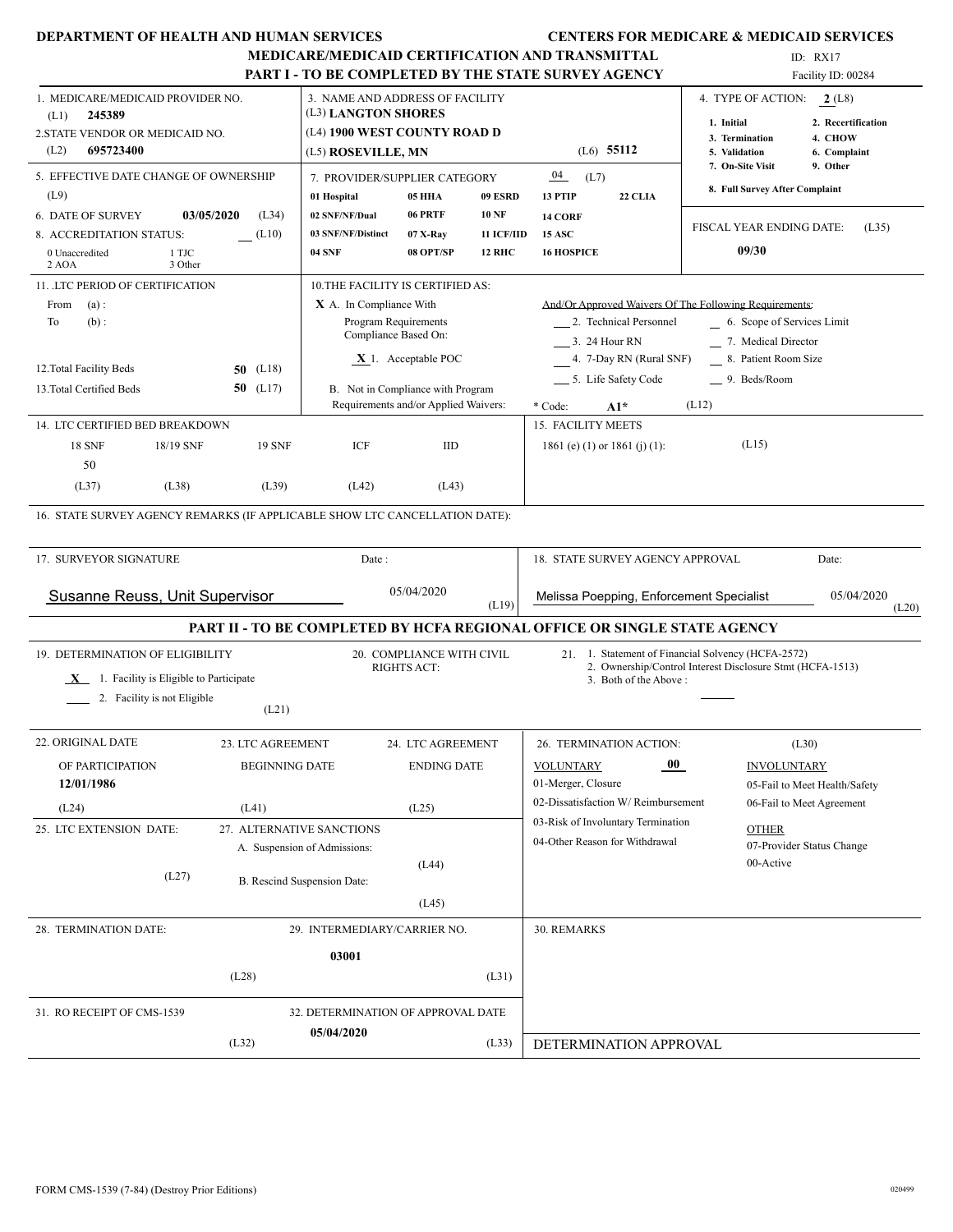

April 30, 2020

Electronically delivered CMS Certification Number (CCN): 245389

Administrator Langton Shores 1900 West County Road D Roseville, MN 55112

Dear Administrator:

The Minnesota Department of Health assists the Centers for Medicare and Medicaid Services (CMS) by surveying skilled nursing facilities and nursing facilities to determine whether they meet the requirements for participation. To participate as a skilled nursing facility in the Medicare program or as a nursing facility in the Medicaid program, a provider must be in substantial compliance with each of the requirements established by the Secretary of Health and Human Services found in 42 CFR part 483, Subpart B.

Based upon your facility being in substantial compliance, we are recommending to CMS that your facility be recertified for participation in the Medicare program.

Effective April 17, 2020 the above facility is certified for:

50 Skilled Nursing Facility Beds

Your facility's Medicare approved area consists of all 50 skilled nursing facility beds.

You should advise our office of any changes in staffing, services, or organization, which might affect your certification status. If, at the time of your next survey, we find your facility to not be in substantial compliance your Medicare and/or Medicaid provider agreement may be subject to non-renewal or termination.

Please contact me if you have any questions.

Sincerely,

Minghing

Melissa Poepping, Health Program Representative Senior Program Assurance | Licensing and Certification Minnesota Department of Health P.O. Box 64970 Saint Paul, Minnesota 55164‐0970 Phone: 651‐201‐4117 Email: melissa.poepping@state.mn.us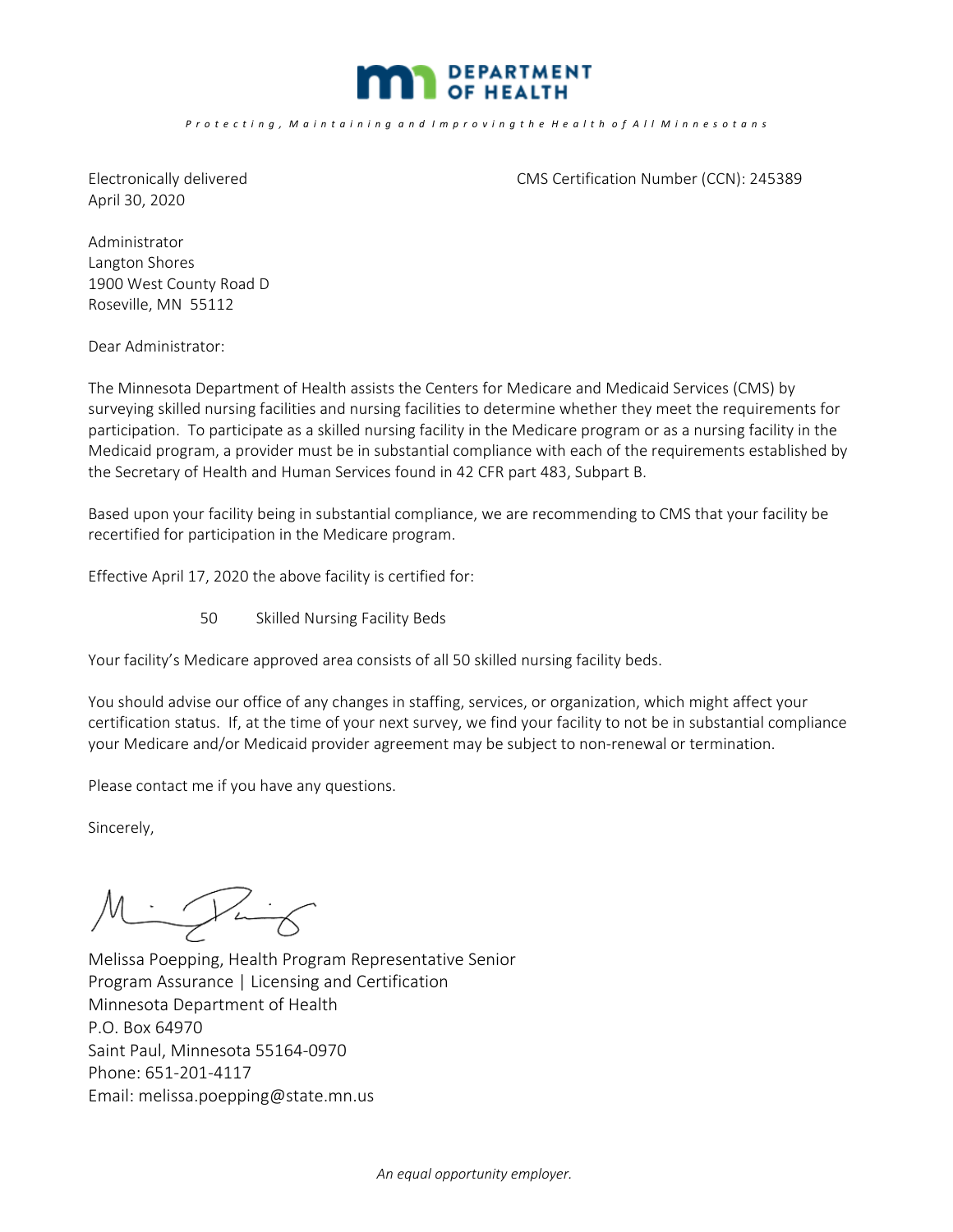

Electronically delivered April 30, 2020

Administrator Langton Shores 1900 West County Road D Roseville, MN 55112

RE: CCN: 245389 Cycle Start Date: March 5, 2020

Dear Administrator:

On April 29, 2020, the Minnesota Department(s) of Health and Public Safety, completed a revisit to verify that your facility had achieved and maintained compliance. Based on our review, we have determined that your facility has achieved substantial compliance; therefore no remedies will be imposed.

Feel free to contact me if you have questions.

Minghing

Melissa Poepping, Health Program Representative Senior Program Assurance | Licensing and Certification Minnesota Department of Health P.O. Box 64970 Saint Paul, Minnesota 55164‐0970 Phone: 651‐201‐4117 Email: melissa.poepping@state.mn.us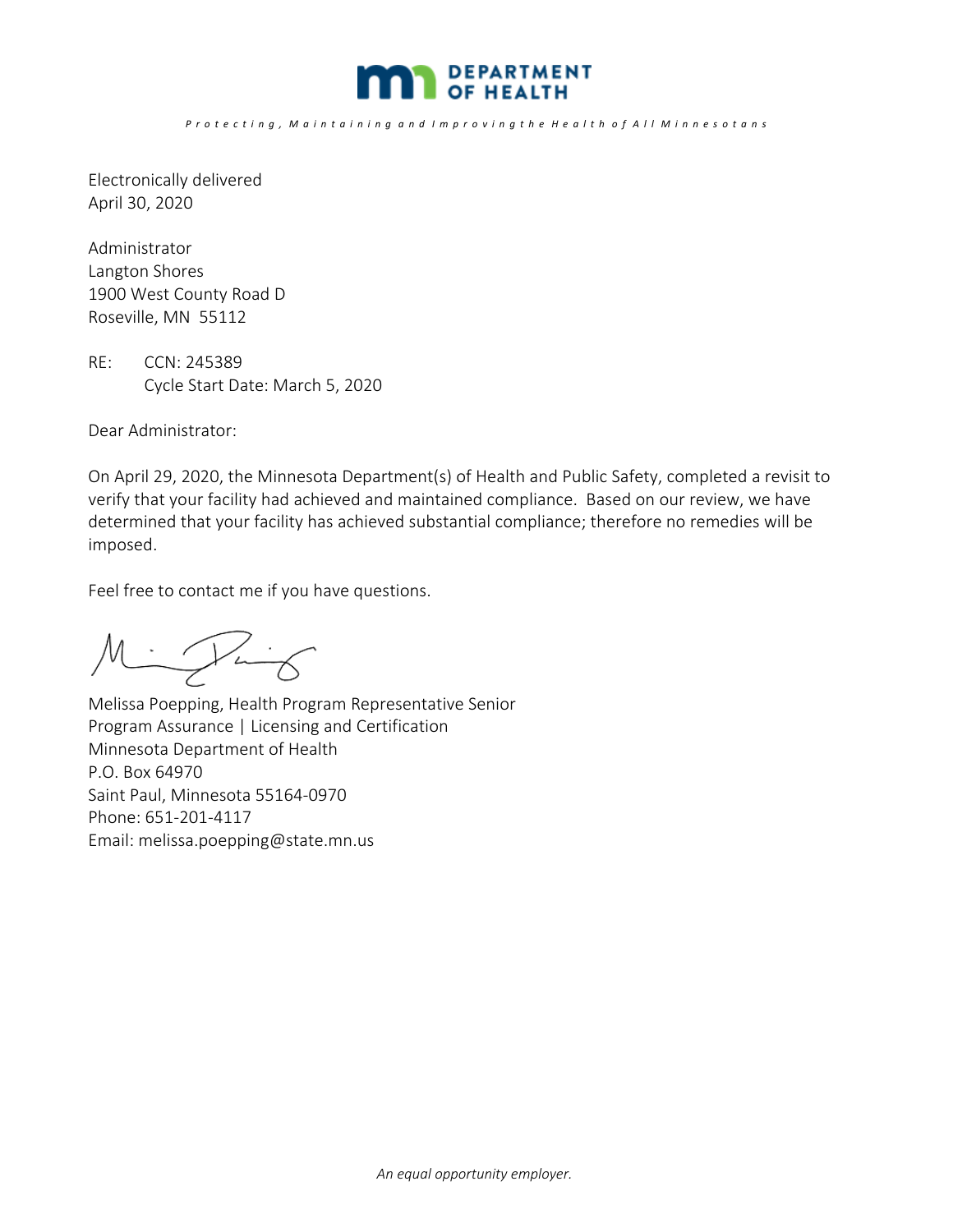| <b>DEPARTMENT OF HEALTH AND HUMAN SERVICES</b>                              |                       |                                                        |                                              |                         |                                                                          | <b>CENTERS FOR MEDICARE &amp; MEDICAID SERVICES</b>            |
|-----------------------------------------------------------------------------|-----------------------|--------------------------------------------------------|----------------------------------------------|-------------------------|--------------------------------------------------------------------------|----------------------------------------------------------------|
|                                                                             |                       |                                                        |                                              |                         | MEDICARE/MEDICAID CERTIFICATION AND TRANSMITTAL                          | ID: RX17                                                       |
|                                                                             |                       |                                                        |                                              |                         | <b>PART I - TO BE COMPLETED BY THE STATE SURVEY AGENCY</b>               | Facility ID: 00284                                             |
| 1. MEDICARE/MEDICAID PROVIDER NO.<br>245389<br>(L1)                         |                       | 3. NAME AND ADDRESS OF FACILITY<br>(L3) LANGTON SHORES |                                              |                         |                                                                          | 4. TYPE OF ACTION: 2 (L8)<br>1. Initial<br>2. Recertification  |
| 2. STATE VENDOR OR MEDICAID NO.                                             |                       | (L4) 1900 WEST COUNTY ROAD D                           |                                              |                         |                                                                          | 4. CHOW<br>3. Termination                                      |
| (L2)<br>695723400                                                           |                       | (L5) ROSEVILLE, MN                                     |                                              | $(L6)$ 55112            | 5. Validation<br>6. Complaint                                            |                                                                |
| 5. EFFECTIVE DATE CHANGE OF OWNERSHIP                                       |                       | 7. PROVIDER/SUPPLIER CATEGORY                          |                                              |                         | 04<br>(L7)<br>13 PTIP                                                    | 7. On-Site Visit<br>9. Other<br>8. Full Survey After Complaint |
| (L9)<br>03/05/2020                                                          |                       | 01 Hospital                                            | <b>05 HHA</b><br>06 PRTF                     | 09 ESRD<br><b>10 NF</b> | 22 CLIA                                                                  |                                                                |
| <b>6. DATE OF SURVEY</b><br>8. ACCREDITATION STATUS:                        | (L34)<br>(L10)        | 02 SNF/NF/Dual<br>03 SNF/NF/Distinct                   | $07$ X-Ray                                   | <b>11 ICF/IID</b>       | 14 CORF<br><b>15 ASC</b>                                                 | FISCAL YEAR ENDING DATE:<br>(L35)                              |
| 1 TJC<br>0 Unaccredited                                                     |                       | <b>04 SNF</b>                                          | 08 OPT/SP                                    | <b>12 RHC</b>           | <b>16 HOSPICE</b>                                                        | 09/30                                                          |
| 2 AOA<br>3 Other                                                            |                       |                                                        |                                              |                         |                                                                          |                                                                |
| 11. LTC PERIOD OF CERTIFICATION                                             |                       | 10. THE FACILITY IS CERTIFIED AS:                      |                                              |                         |                                                                          |                                                                |
| From<br>(a):                                                                |                       | A. In Compliance With                                  |                                              |                         | And/Or Approved Waivers Of The Following Requirements:                   |                                                                |
| To<br>$(b)$ :                                                               |                       |                                                        | Program Requirements<br>Compliance Based On: |                         | 2. Technical Personnel                                                   | 6. Scope of Services Limit                                     |
|                                                                             |                       |                                                        |                                              |                         | 3. 24 Hour RN                                                            | 7. Medical Director                                            |
| 12. Total Facility Beds                                                     | 50 $(L18)$            |                                                        | 1. Acceptable POC                            |                         | 4. 7-Day RN (Rural SNF)                                                  | 8. Patient Room Size                                           |
| 13. Total Certified Beds                                                    | 50 $(L17)$            | X B. Not in Compliance with Program                    |                                              |                         | __ 5. Life Safety Code                                                   | _9. Beds/Room                                                  |
|                                                                             |                       |                                                        | Requirements and/or Applied Waivers:         |                         | $B^*$<br>* Code:                                                         | (L12)                                                          |
| 14. LTC CERTIFIED BED BREAKDOWN                                             |                       |                                                        |                                              |                         | 15. FACILITY MEETS                                                       |                                                                |
| <b>18 SNF</b><br>18/19 SNF                                                  | <b>19 SNF</b>         | ICF                                                    | <b>IID</b>                                   |                         | 1861 (e) (1) or 1861 (j) (1):                                            | (L15)                                                          |
| 50                                                                          |                       |                                                        |                                              |                         |                                                                          |                                                                |
| (L37)<br>(L38)                                                              | (L39)                 | (L42)                                                  | (L43)                                        |                         |                                                                          |                                                                |
| 16. STATE SURVEY AGENCY REMARKS (IF APPLICABLE SHOW LTC CANCELLATION DATE): |                       |                                                        |                                              |                         |                                                                          |                                                                |
| 17. SURVEYOR SIGNATURE                                                      |                       | Date:                                                  |                                              |                         | 18. STATE SURVEY AGENCY APPROVAL                                         | Date:                                                          |
|                                                                             |                       |                                                        |                                              |                         |                                                                          |                                                                |
| <b>Angela Western, HFE NE II</b>                                            |                       |                                                        | 04/07/2020                                   | (L19)                   | Melissa Poepping, Enforcement Specialist                                 | 05/04/2020                                                     |
|                                                                             |                       |                                                        |                                              |                         | PART II - TO BE COMPLETED BY HCFA REGIONAL OFFICE OR SINGLE STATE AGENCY | (L20)                                                          |
| 19. DETERMINATION OF ELIGIBILITY                                            |                       |                                                        | 20. COMPLIANCE WITH CIVIL                    |                         |                                                                          | 21 1. Statement of Financial Solvency (HCFA-2572)              |
| $X$ 1. Facility is Eligible to Participate                                  |                       |                                                        | RIGHTS ACT:                                  |                         | 3. Both of the Above:                                                    | 2. Ownership/Control Interest Disclosure Stmt (HCFA-1513)      |
| 2. Facility is not Eligible                                                 |                       |                                                        |                                              |                         |                                                                          |                                                                |
|                                                                             | (L21)                 |                                                        |                                              |                         |                                                                          |                                                                |
| 22. ORIGINAL DATE                                                           | 23. LTC AGREEMENT     |                                                        | 24. LTC AGREEMENT                            |                         | 26. TERMINATION ACTION:                                                  | (L30)                                                          |
| OF PARTICIPATION                                                            | <b>BEGINNING DATE</b> |                                                        | <b>ENDING DATE</b>                           |                         | $00\,$<br><b>VOLUNTARY</b>                                               | <b>INVOLUNTARY</b>                                             |
| 12/01/1986                                                                  |                       |                                                        |                                              |                         | 01-Merger, Closure                                                       | 05-Fail to Meet Health/Safety                                  |
| (L24)                                                                       | (L41)                 |                                                        | (L25)                                        |                         | 02-Dissatisfaction W/Reimbursement                                       | 06-Fail to Meet Agreement                                      |
| 25. LTC EXTENSION DATE:                                                     |                       | 27. ALTERNATIVE SANCTIONS                              |                                              |                         | 03-Risk of Involuntary Termination                                       | <b>OTHER</b>                                                   |
|                                                                             |                       | A. Suspension of Admissions:                           |                                              |                         | 04-Other Reason for Withdrawal                                           | 07-Provider Status Change                                      |
| (L27)                                                                       |                       |                                                        | (L44)                                        |                         |                                                                          | 00-Active                                                      |
|                                                                             |                       | B. Rescind Suspension Date:                            |                                              |                         |                                                                          |                                                                |
|                                                                             |                       |                                                        | (L45)                                        |                         |                                                                          |                                                                |
| 28. TERMINATION DATE:                                                       |                       | 29. INTERMEDIARY/CARRIER NO.                           |                                              |                         | 30. REMARKS                                                              |                                                                |
|                                                                             |                       | 03001                                                  |                                              |                         |                                                                          |                                                                |
|                                                                             | (L28)                 |                                                        |                                              | (L31)                   |                                                                          |                                                                |
| 31. RO RECEIPT OF CMS-1539                                                  |                       | 32. DETERMINATION OF APPROVAL DATE                     |                                              |                         |                                                                          |                                                                |
|                                                                             | (L32)                 |                                                        |                                              | (L33)                   | DETERMINATION APPROVAL                                                   |                                                                |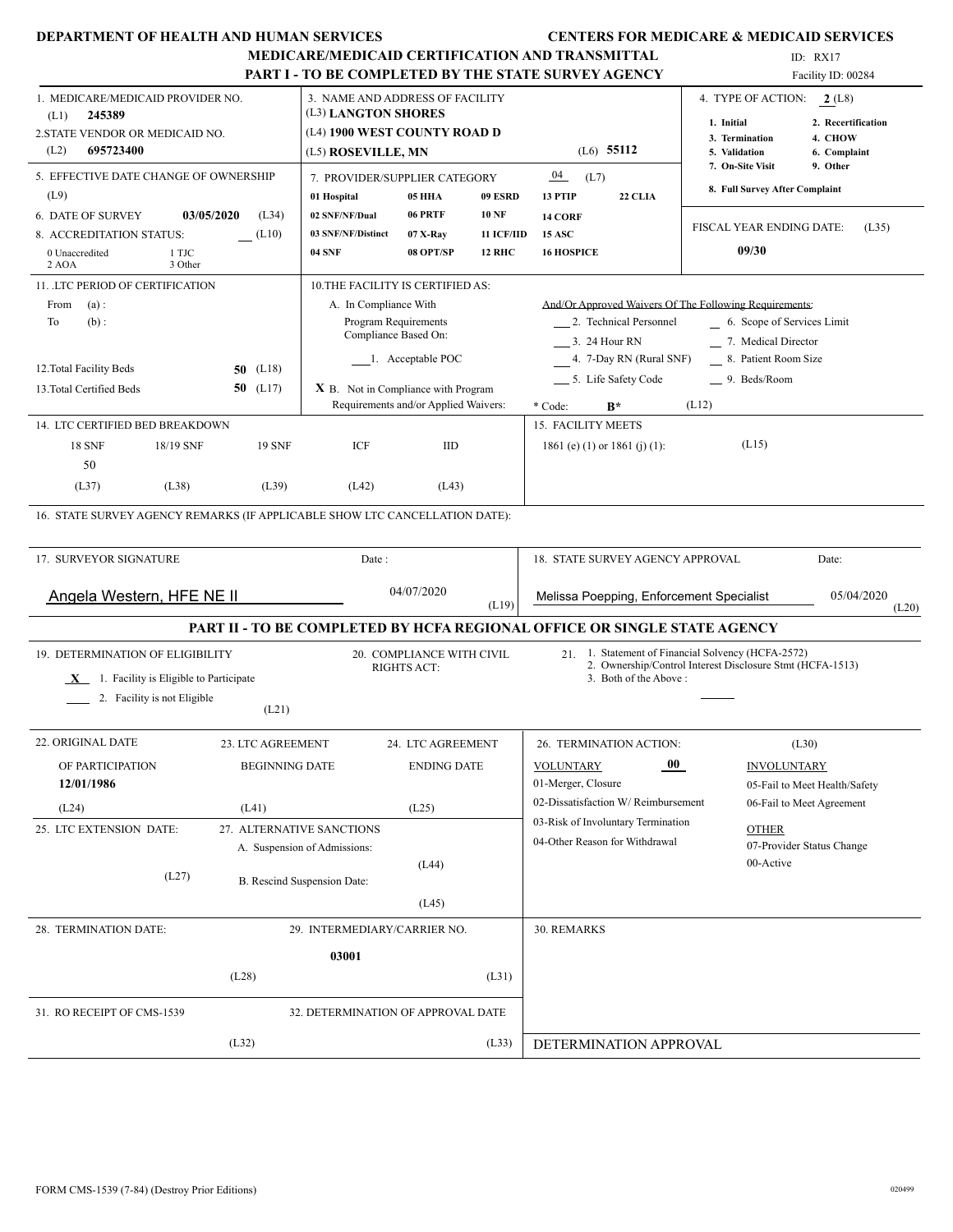

Electronically delivered March 28, 2020

Administrator Langton Shores 1900 West County Road D Roseville, MN 55112

RE: CCN: 245389 Cycle Start Date: March 5, 2020

Dear Administrator:

During this period of pandemic COVID‐19 outbreak, the Centers for Medicare and Medicaid Services (CMS) has directed the State Agencies (MDH) to change the process for survey prioritization and enforcement remedies. CMS is delaying revisit surveys and are exercising enforcement discretion during this prioritization period, beginning March 23, 2020. As a result, the below enforcement actions resulting from this survey cycle will be suspended until revisits are again authorized.

This letter also requests that your facility submit an electronic plan of correction (ePOC). Although revisit surveys will not be conducted during the prioritization period, you may still submit your facility's ePOC during this time and the case will be held. Your facility may delay submission of an ePOC until the prioritization period is over.

On March 5, 2020, a survey was completed at your facility by the Minnesota Departments of Health and Public Safety, to determine if your facility was in compliance with Federal participation requirements for skilled nursing facilities and/or nursing facilities participating in the Medicare and/or Medicaid programs.

This survey found the most serious deficiencies in your facility to be widespread deficiencies that constituted no actual harm with potential for more than minimal harm that was not immediate jeopardy (Level F), as evidenced by the electronically attached CMS‐2567 whereby corrections are required.

## ELECTRONIC PLAN OF CORRECTION (ePoC)

Within ten (10) calendar days after your receipt of this notice, you must submit an acceptable ePOC for the deficiencies cited. An acceptable ePOC will serve as your allegation of compliance. Upon receipt of an acceptable ePOC, we will authorize a revisit to your facility to determine if substantial compliance has been achieved.

To be acceptable, a provider's ePOC must include the following: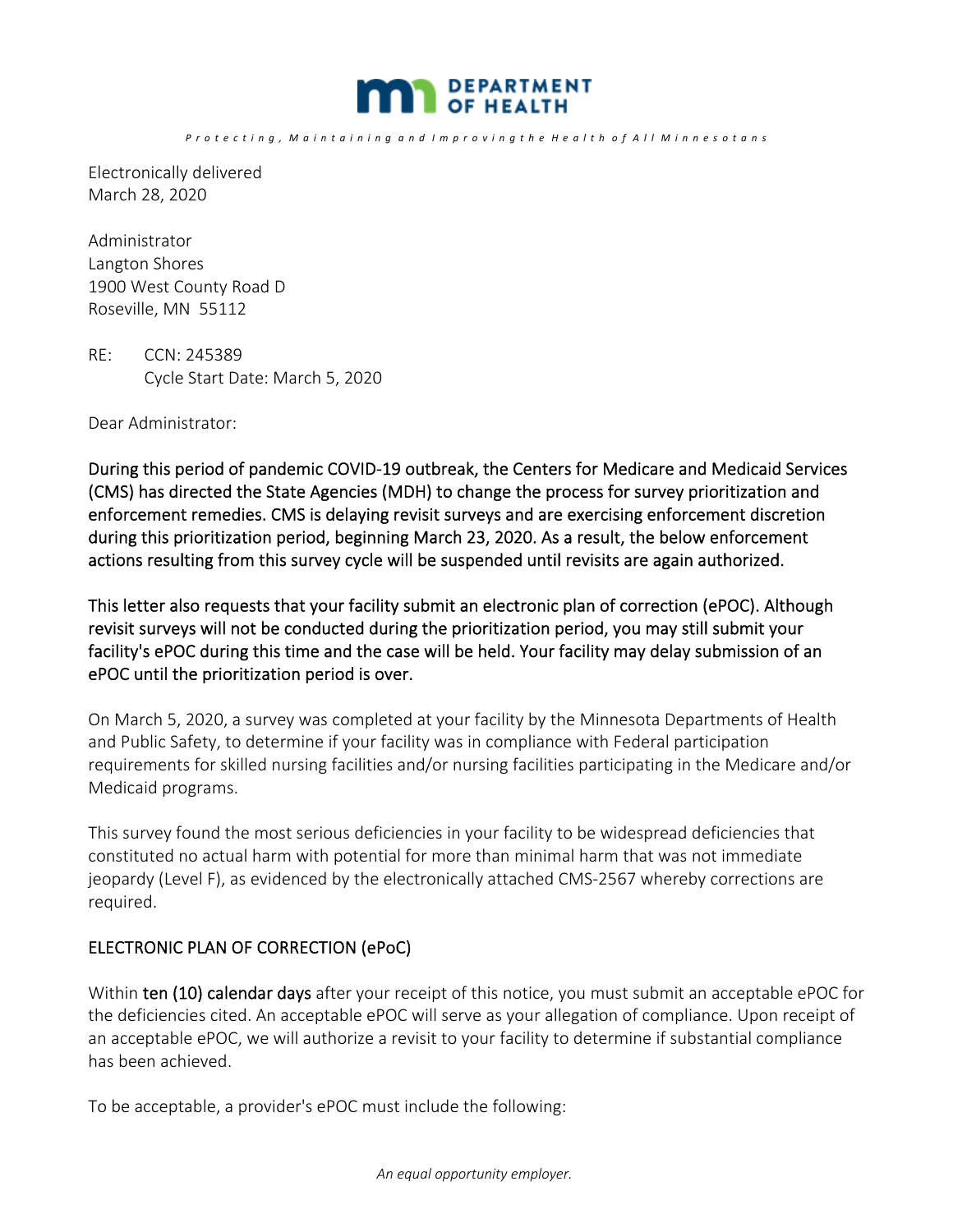Langton Shores March 28, 2020 Page 2

- How corrective action will be accomplished for those residents found to have been affected by the deficient practice.
- How the facility will identify other residents having the potential to be affected by the same deficient practice.
- What measures will be put into place, or systemic changes made, to ensure that the deficient practice will not recur.
- How the facility will monitor its corrective actions to ensure that the deficient practice is being corrected and will not recur.
- The date that each deficiency will be corrected.
- An electronic acknowledgement signature and date by an official facility representative.

The state agency may, in lieu of an onsite revisit, determine correction and compliance by accepting the facility's ePoC if the ePoC is reasonable, addresses the problem and provides evidence that the corrective action has occurred.

If an acceptable ePoC is not received within 10 calendar days from the receipt of this letter, we will recommend to the CMS Region V Office that one or more of the following remedies be imposed:

- Denial of payment for new Medicare and Medicaid admissions (42 CFR 488.417);
- Civil money penalty (42 CFR 488.430 through 488.444).
- Termination of your facility's Medicare and/or Medicaid agreement (488.456(b)).

# DEPARTMENT CONTACT

Questions regarding this letter and all documents submitted as a response to the resident care deficiencies (those preceded by an "F" tag) and emergency preparedness deficiencies (those preceded by an "E" tag), i.e., the plan of correction should be directed to:

> Susanne Reuss, Unit Supervisor Metro C Survey Team Licensing and Certification Program Health Regulation Division Minnesota Department of Health 85 East Seventh Place, Suite 220 P.O. Box 64900 Saint Paul, Minnesota 55164‐0900 Email: susanne.reuss@state.mn.us Phone: (651) 201‐3793

## PRESUMPTION OF COMPLIANCE ‐ CREDIBLE ALLEGATION OF COMPLIANCE

The facility's ePoC will serve as your allegation of compliance upon the Department's acceptance. In order for your allegation of compliance to be acceptable to the Department, the ePoC must meet the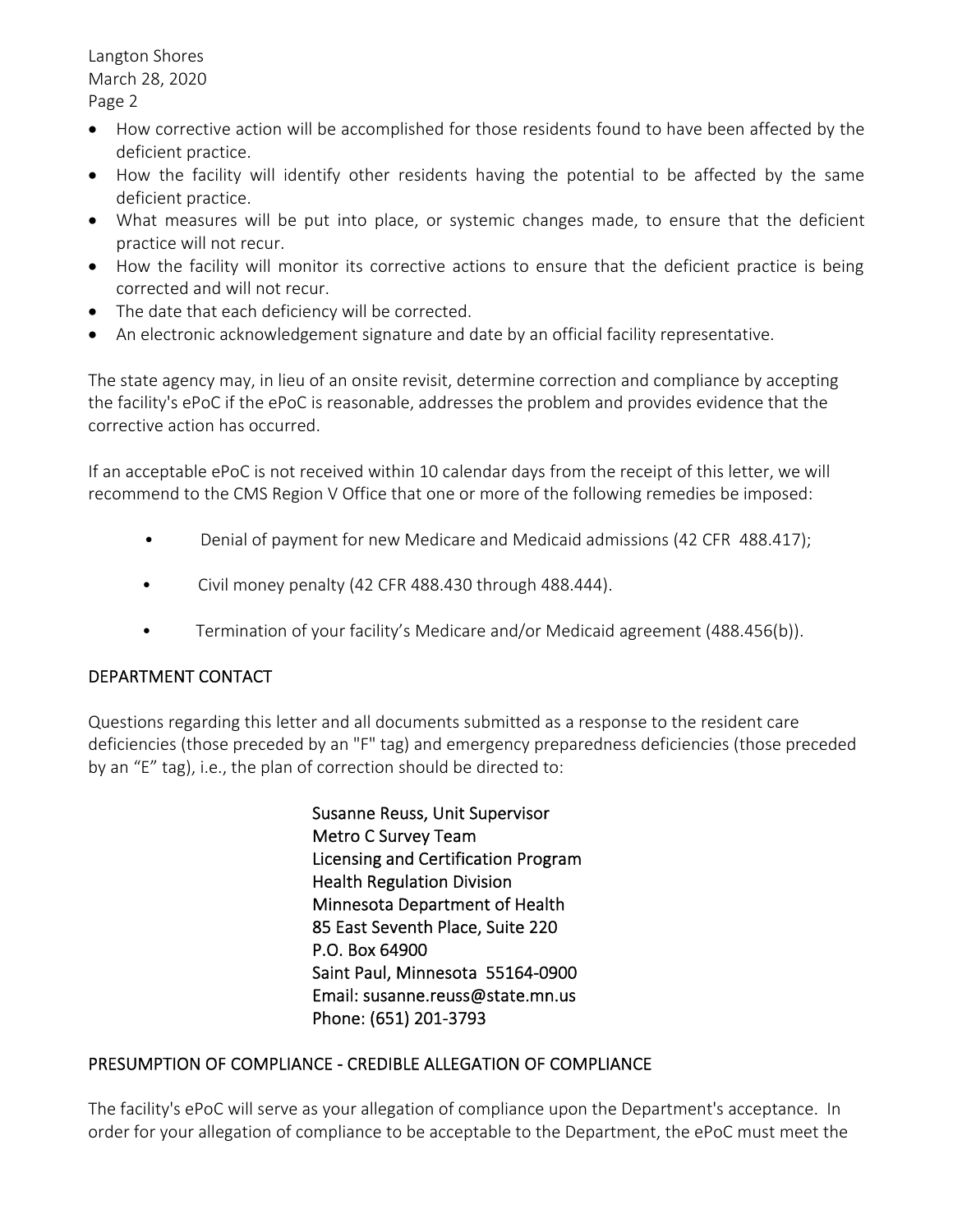Langton Shores March 28, 2020 Page 3

criteria listed in the plan of correction section above. You will be notified by the Minnesota Department of Health, Licensing and Certification Program staff and/or the Department of Public Safety, State Fire Marshal Division staff, if your ePoC for the respective deficiencies (if any) is acceptable.

# VERIFICATION OF SUBSTANTIAL COMPLIANCE

Upon receipt of an acceptable ePoC, a Post Certification Revisit (PCR), of your facility will be conducted to validate that substantial compliance with the regulations has been attained in accordance with your verification.

If substantial compliance has been achieved, certification of your facility in the Medicare and/or Medicaid program(s) will be continued and remedies will not be imposed. Compliance is certified as of the latest correction date on the approved ePoC, unless it is determined that either correction actually occurred between the latest correction date on the ePoC and the date of the first revisit, or correction occurred sooner than the latest correction date on the ePoC.

# FAILURE TO ACHIEVE SUBSTANTIAL COMPLIANCE BY THE THIRD OR SIXTH MONTH AFTER THE LAST DAY OF THE SURVEY

If substantial compliance with the regulations is not verified by June 5, 2020 (three months after the identification of noncompliance), the CMS Region V Office must deny payment for new admissions as mandated by the Social Security Act (the Act) at Sections 1819(h)(2)(D) and 1919(h)(2)(C) and Federal regulations at 42 CFR Section 488.417(b).

In addition, if substantial compliance with the regulations is not verified by September 5, 2020 (six months after the identification of noncompliance) your provider agreement will be terminated. This action is mandated by the Social Security Act at Sections 1819(h)(2)(C) and 1919(h)(3)(D) and Federal regulations at 42 CFR Sections 488.412 and 488.456.

Please note that this notice does not constitute formal notice of imposition of alternative remedies or termination of your provider agreement. Should the Centers for Medicare & Medicaid Services determine that termination or any other remedy is warranted, it will provide you with a separate formal notification of that determination.

## INFORMAL DISPUTE RESOLUTION (IDR) / INDEPENDENT INFORMAL DISPUTE RESOLUTION (IIDR)

In accordance with 42 CFR 488.331, you have one opportunity to question cited deficiencies through an informal dispute resolution process. You are required to send your written request, along with the specific deficiencies being disputed, and an explanation of why you are disputing those deficiencies, to:

> Nursing Home Informal Dispute Process Minnesota Department of Health Health Regulation Division P.O. Box 64900 St. Paul, Minnesota 55164‐0900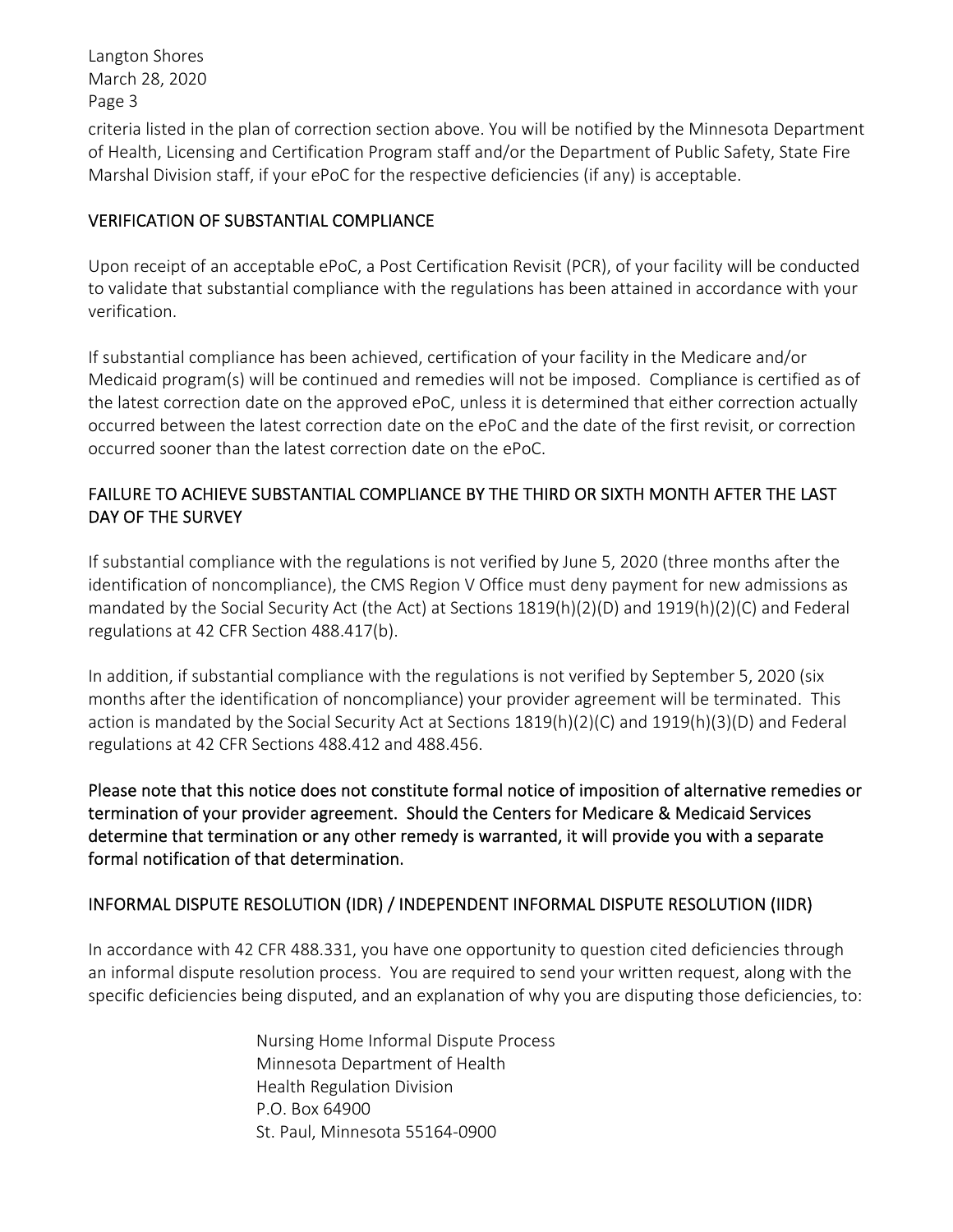Langton Shores March 28, 2020 Page 4

This request must be sent within the same ten days you have for submitting an ePoC for the cited deficiencies. All requests for an IDR or IIDR of federal deficiencies must be submitted via the web at: https://mdhprovidercontent.web.health.state.mn.us/ltc\_idr.cfm

You must notify MDH at this website of your request for an IDR or IIDR within the 10 calendar day period allotted for submitting an acceptable electronic plan of correction. A copy of the Department's informal dispute resolution policies are posted on the MDH Information Bulletin website at: https://www.health.state.mn.us/facilities/regulation/infobulletins/ib04\_8.html

Please note that the failure to complete the informal dispute resolution process will not delay the dates specified for compliance or the imposition of remedies.

Questions regarding all documents submitted as a response to the Life Safety Code deficiencies (those preceded by a "K" tag), i.e., the plan of correction, request for waivers, should be directed to:

> Mr. Tom Linhoff, Fire Safety Supervisor Health Care Fire Inspections Minnesota Department of Public Safety State Fire Marshal Division 445 Minnesota Street, Suite 145 St. Paul, Minnesota 55101‐5145 Email: tom.linhoff@state.mn.us Telephone: (651) 430‐3012 Fax: (651) 215‐0525

Feel free to contact me if you have questions.

Sincerely,

 $M = \sqrt{1 + 6}$ 

Melissa Poepping, Health Program Representative Senior Program Assurance | Licensing and Certification Minnesota Department of Health P.O. Box 64970 Saint Paul, Minnesota 55164‐0970 Phone: 651‐201‐4117 Email: melissa.poepping@state.mn.us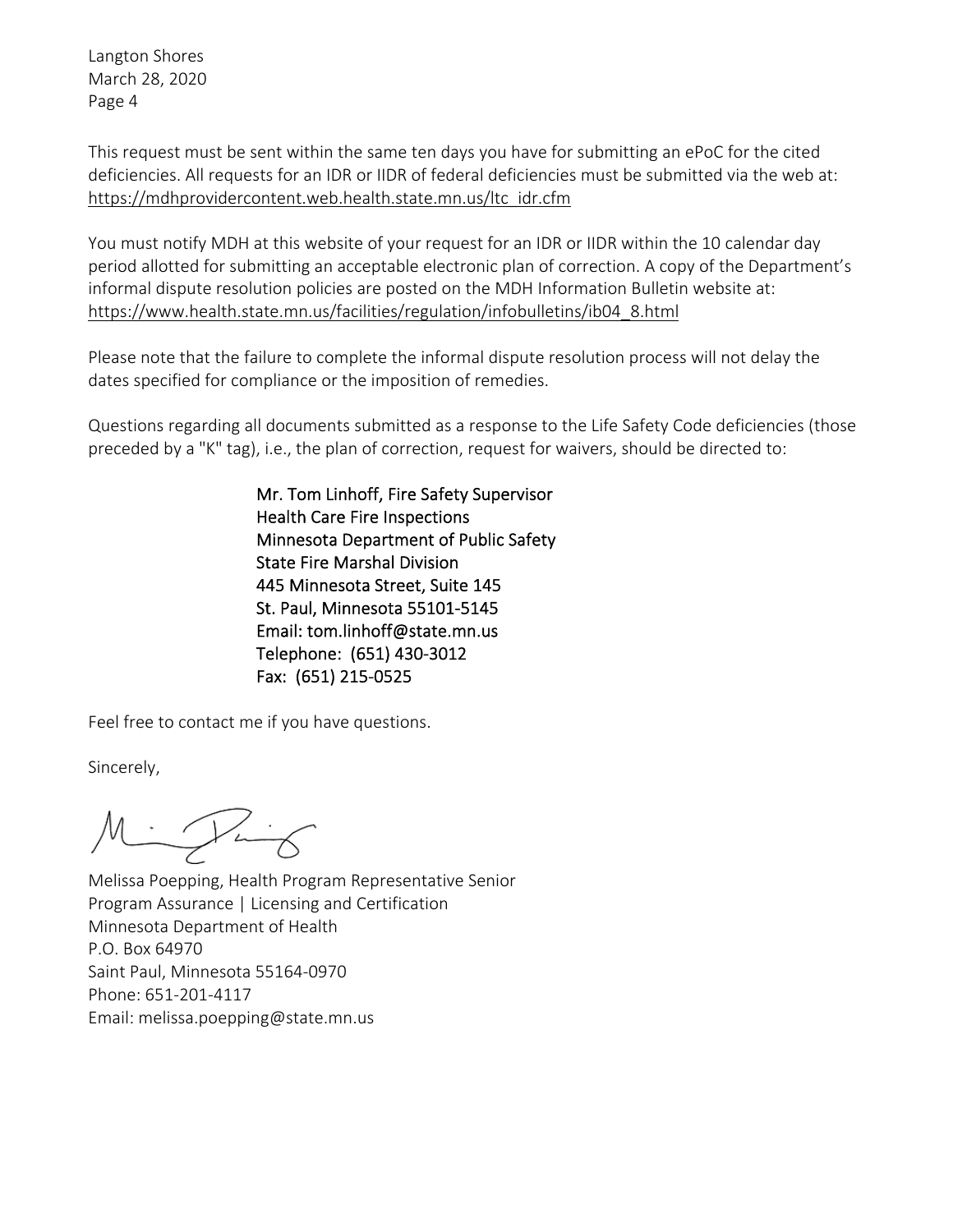|                                          |                                                                                                       | DEPARTMENT OF HEALTH AND HUMAN SERVICES<br>CENTERS FOR MEDICARE & MEDICAID SERVICES                                                                                                                                                                                                                    |                                   |       |                                                                                                                          | FORM APPROVED<br>OMB NO. 0938-0391       |
|------------------------------------------|-------------------------------------------------------------------------------------------------------|--------------------------------------------------------------------------------------------------------------------------------------------------------------------------------------------------------------------------------------------------------------------------------------------------------|-----------------------------------|-------|--------------------------------------------------------------------------------------------------------------------------|------------------------------------------|
|                                          | STATEMENT OF DEFICIENCIES<br>AND PLAN OF CORRECTION                                                   | (X1) PROVIDER/SUPPLIER/CLIA<br><b>IDENTIFICATION NUMBER:</b>                                                                                                                                                                                                                                           |                                   |       | (X2) MULTIPLE CONSTRUCTION<br>A. BUILDING _______________                                                                | (X3) DATE SURVEY<br><b>COMPLETED</b>     |
|                                          |                                                                                                       | 245389                                                                                                                                                                                                                                                                                                 | <b>B. WING</b>                    |       |                                                                                                                          | $\mathsf{C}$<br>03/05/2020               |
|                                          | NAME OF PROVIDER OR SUPPLIER                                                                          |                                                                                                                                                                                                                                                                                                        |                                   |       | STREET ADDRESS, CITY, STATE, ZIP CODE                                                                                    |                                          |
|                                          | <b>LANGTON SHORES</b>                                                                                 |                                                                                                                                                                                                                                                                                                        |                                   |       | <b>1900 WEST COUNTY ROAD D</b><br>ROSEVILLE, MN 55112                                                                    |                                          |
| $(X4)$ ID<br><b>PREFIX</b><br><b>TAG</b> |                                                                                                       | SUMMARY STATEMENT OF DEFICIENCIES<br>(EACH DEFICIENCY MUST BE PRECEDED BY FULL<br>REGULATORY OR LSC IDENTIFYING INFORMATION)                                                                                                                                                                           | ID<br><b>PREFIX</b><br><b>TAG</b> |       | PROVIDER'S PLAN OF CORRECTION<br>(EACH CORRECTIVE ACTION SHOULD BE<br>CROSS-REFERENCED TO THE APPROPRIATE<br>DEFICIENCY) | (X5)<br><b>COMPLETION</b><br><b>DATE</b> |
| E 000                                    | <b>Initial Comments</b>                                                                               |                                                                                                                                                                                                                                                                                                        | E 000                             |       |                                                                                                                          |                                          |
| F 000                                    | Requirements.<br><b>INITIAL COMMENTS</b>                                                              | A survey for compliance with CMS Appendix Z<br>Emergency Preparedness Requirements, was<br>conducted on 3/2/20, through 3/5/20, during a<br>recertification survey. The facility is in compliance<br>with the Appendix Z Emergency Preparedness                                                        | F 000                             |       |                                                                                                                          |                                          |
|                                          | conducted at your facility. A complaint                                                               | On 3/2/20 through 3/5/20 a standard survey was<br>investigation was also conducted. Your facility<br>was found not to be in compliance with the<br>requirements of 42 CFR 483, Subpart B,<br>Requirements for Long Term Care Facilities.                                                               |                                   |       |                                                                                                                          |                                          |
|                                          | H5389053C and H5389054C.                                                                              | The following complaints were unsubstantiated:                                                                                                                                                                                                                                                         |                                   |       |                                                                                                                          |                                          |
|                                          | be used as verification of compliance.                                                                | The facility's plan of correction (POC) will serve<br>as your allegation of compliance upon the<br>Department's acceptance. Because you are<br>enrolled in ePOC, your signature is not required<br>at the bottom of the first page of the CMS-2567<br>form. Your electronic submission of the POC will |                                   |       |                                                                                                                          |                                          |
| F 732<br>$SS = C$                        | accordance with your verification.<br>Posted Nurse Staffing Information<br>CFR(s): $483.35(g)(1)-(4)$ | Upon receipt of an acceptable electronic POC,<br>an on-site revisit of your facility may be<br>conducted to validate that substantial compliance<br>with the regulations has been attained in                                                                                                          |                                   | F 732 |                                                                                                                          | 4/16/20                                  |
|                                          | §483.35(g) Nurse Staffing Information.                                                                | §483.35(g)(1) Data requirements. The facility                                                                                                                                                                                                                                                          |                                   |       |                                                                                                                          |                                          |
|                                          |                                                                                                       | LABORATORY DIRECTOR'S OR PROVIDER/SUPPLIER REPRESENTATIVE'S SIGNATURE                                                                                                                                                                                                                                  |                                   |       | <b>TITLE</b>                                                                                                             | (X6) DATE                                |
|                                          | <b>Electronically Signed</b>                                                                          |                                                                                                                                                                                                                                                                                                        |                                   |       |                                                                                                                          | 04/06/2020                               |

Any deficiency statement ending with an asterisk (\*) denotes a deficiency which the institution may be excused from correcting providing it is determined that other safeguards provide sufficient protection to the patients. (See instructions.) Except for nursing homes, the findings stated above are disclosable 90 days following the date of survey whether or not a plan of correction is provided. For nursing homes, the above findings and plans of correction are disclosable 14 days following the date these documents are made available to the facility. If deficiencies are cited, an approved plan of correction is requisite to continued program participation.

DEPARTMENT OF HEALTH AND HUMAN SERVICES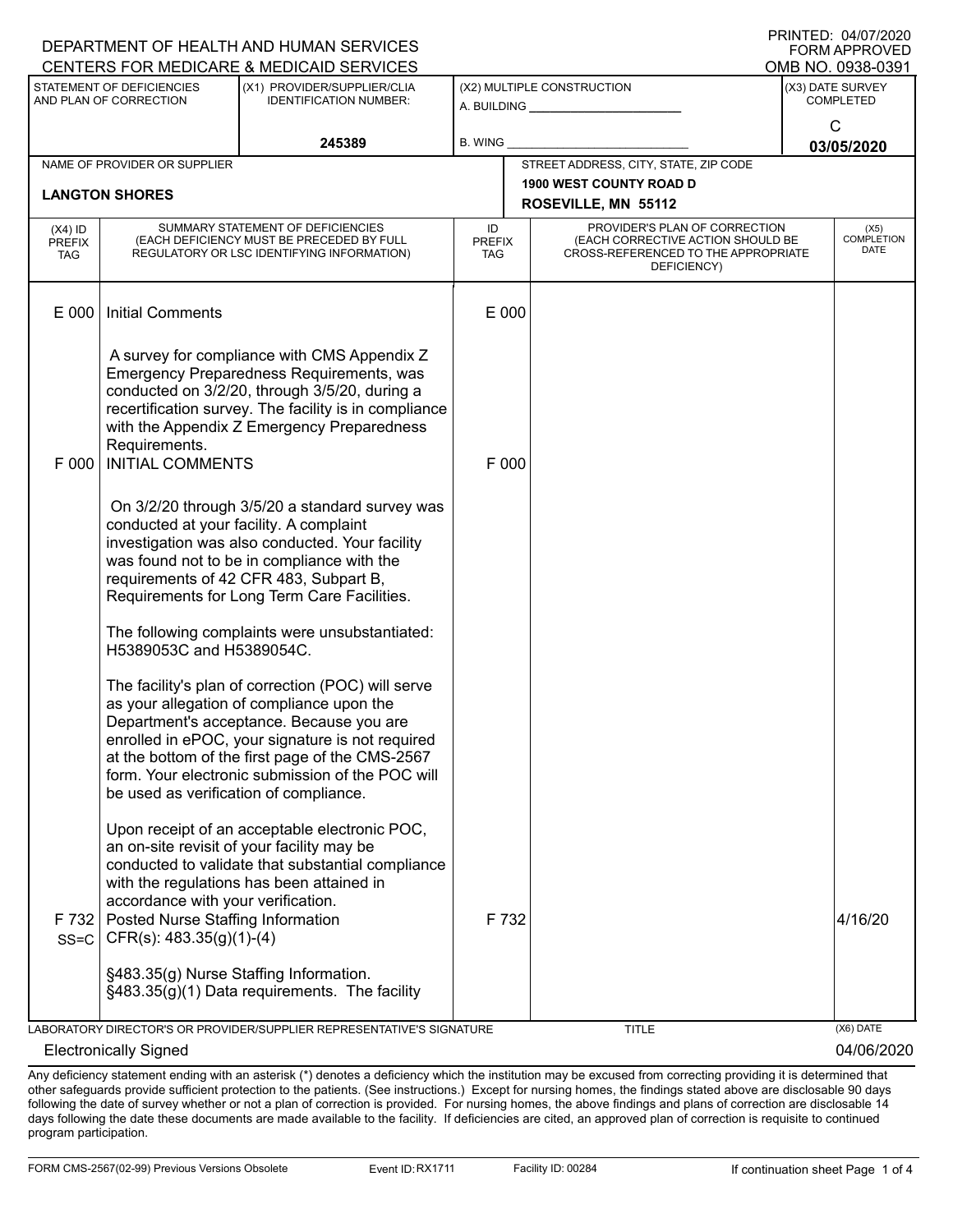|                                          |                                                                                                                                                                                                                                                                                                                                                                                                                                                         | DEPARTMENT OF HEALTH AND HUMAN SERVICES<br>CENTERS FOR MEDICARE & MEDICAID SERVICES                                                                                                                                                                                                                                                                                                                                                                                                                                                                                                                                                                                                                                                                                                                                                                                                                                                                                                                                  |                            |       |                                                                                                                          | FNINIEU. VIIUILLULU<br><b>FORM APPROVED</b> |
|------------------------------------------|---------------------------------------------------------------------------------------------------------------------------------------------------------------------------------------------------------------------------------------------------------------------------------------------------------------------------------------------------------------------------------------------------------------------------------------------------------|----------------------------------------------------------------------------------------------------------------------------------------------------------------------------------------------------------------------------------------------------------------------------------------------------------------------------------------------------------------------------------------------------------------------------------------------------------------------------------------------------------------------------------------------------------------------------------------------------------------------------------------------------------------------------------------------------------------------------------------------------------------------------------------------------------------------------------------------------------------------------------------------------------------------------------------------------------------------------------------------------------------------|----------------------------|-------|--------------------------------------------------------------------------------------------------------------------------|---------------------------------------------|
|                                          | STATEMENT OF DEFICIENCIES                                                                                                                                                                                                                                                                                                                                                                                                                               | (X1) PROVIDER/SUPPLIER/CLIA                                                                                                                                                                                                                                                                                                                                                                                                                                                                                                                                                                                                                                                                                                                                                                                                                                                                                                                                                                                          |                            |       | (X2) MULTIPLE CONSTRUCTION                                                                                               | OMB NO. 0938-0391<br>(X3) DATE SURVEY       |
|                                          | AND PLAN OF CORRECTION                                                                                                                                                                                                                                                                                                                                                                                                                                  | <b>IDENTIFICATION NUMBER:</b>                                                                                                                                                                                                                                                                                                                                                                                                                                                                                                                                                                                                                                                                                                                                                                                                                                                                                                                                                                                        |                            |       | A. BUILDING                                                                                                              | <b>COMPLETED</b>                            |
|                                          |                                                                                                                                                                                                                                                                                                                                                                                                                                                         | 245389                                                                                                                                                                                                                                                                                                                                                                                                                                                                                                                                                                                                                                                                                                                                                                                                                                                                                                                                                                                                               | <b>B. WING</b>             |       |                                                                                                                          | C                                           |
|                                          | NAME OF PROVIDER OR SUPPLIER                                                                                                                                                                                                                                                                                                                                                                                                                            |                                                                                                                                                                                                                                                                                                                                                                                                                                                                                                                                                                                                                                                                                                                                                                                                                                                                                                                                                                                                                      |                            |       | 03/05/2020                                                                                                               |                                             |
|                                          |                                                                                                                                                                                                                                                                                                                                                                                                                                                         |                                                                                                                                                                                                                                                                                                                                                                                                                                                                                                                                                                                                                                                                                                                                                                                                                                                                                                                                                                                                                      |                            |       | STREET ADDRESS, CITY, STATE, ZIP CODE<br><b>1900 WEST COUNTY ROAD D</b>                                                  |                                             |
|                                          | <b>LANGTON SHORES</b>                                                                                                                                                                                                                                                                                                                                                                                                                                   |                                                                                                                                                                                                                                                                                                                                                                                                                                                                                                                                                                                                                                                                                                                                                                                                                                                                                                                                                                                                                      |                            |       | ROSEVILLE, MN 55112                                                                                                      |                                             |
| $(X4)$ ID<br><b>PREFIX</b><br><b>TAG</b> | SUMMARY STATEMENT OF DEFICIENCIES<br>(EACH DEFICIENCY MUST BE PRECEDED BY FULL<br>REGULATORY OR LSC IDENTIFYING INFORMATION)                                                                                                                                                                                                                                                                                                                            |                                                                                                                                                                                                                                                                                                                                                                                                                                                                                                                                                                                                                                                                                                                                                                                                                                                                                                                                                                                                                      | ID<br><b>PREFIX</b><br>TAG |       | PROVIDER'S PLAN OF CORRECTION<br>(EACH CORRECTIVE ACTION SHOULD BE<br>CROSS-REFERENCED TO THE APPROPRIATE<br>DEFICIENCY) | (X5)<br><b>COMPLETION</b><br><b>DATE</b>    |
| F 732                                    | Continued From page 1<br>basis:<br>(i) Facility name.<br>(ii) The current date.<br>for resident care per shift:<br>(A) Registered nurses.<br>(C) Certified nurse aides.<br>(iv) Resident census.<br>§483.35(g)(2) Posting requirements.<br>(ii) Data must be posted as follows:<br>(A) Clear and readable format.<br>residents and visitors.<br>exceed the community standard.<br>§483.35(g)(4) Facility data retention<br>whichever is greater.<br>by: | must post the following information on a daily<br>(iii) The total number and the actual hours<br>worked by the following categories of licensed<br>and unlicensed nursing staff directly responsible<br>(B) Licensed practical nurses or licensed<br>vocational nurses (as defined under State law).<br>(i) The facility must post the nurse staffing data<br>specified in paragraph (g)(1) of this section on a<br>daily basis at the beginning of each shift.<br>(B) In a prominent place readily accessible to<br>§483.35(g)(3) Public access to posted nurse<br>staffing data. The facility must, upon oral or<br>written request, make nurse staffing data<br>available to the public for review at a cost not to<br>requirements. The facility must maintain the<br>posted daily nurse staffing data for a minimum of<br>18 months, or as required by State law,<br>This REQUIREMENT is not met as evidenced<br>Based on observation, interview and document<br>review the facility failed to ensure the staff |                            | F 732 | The Credible Allegation of Compliance<br>has been prepared and timely submitted.                                         |                                             |
|                                          |                                                                                                                                                                                                                                                                                                                                                                                                                                                         |                                                                                                                                                                                                                                                                                                                                                                                                                                                                                                                                                                                                                                                                                                                                                                                                                                                                                                                                                                                                                      |                            |       |                                                                                                                          |                                             |

FORM CMS-2567(02-99) Previous Versions Obsolete Event ID: RX1711 Facility ID: 00284 If continuation sheet Page 2 of 4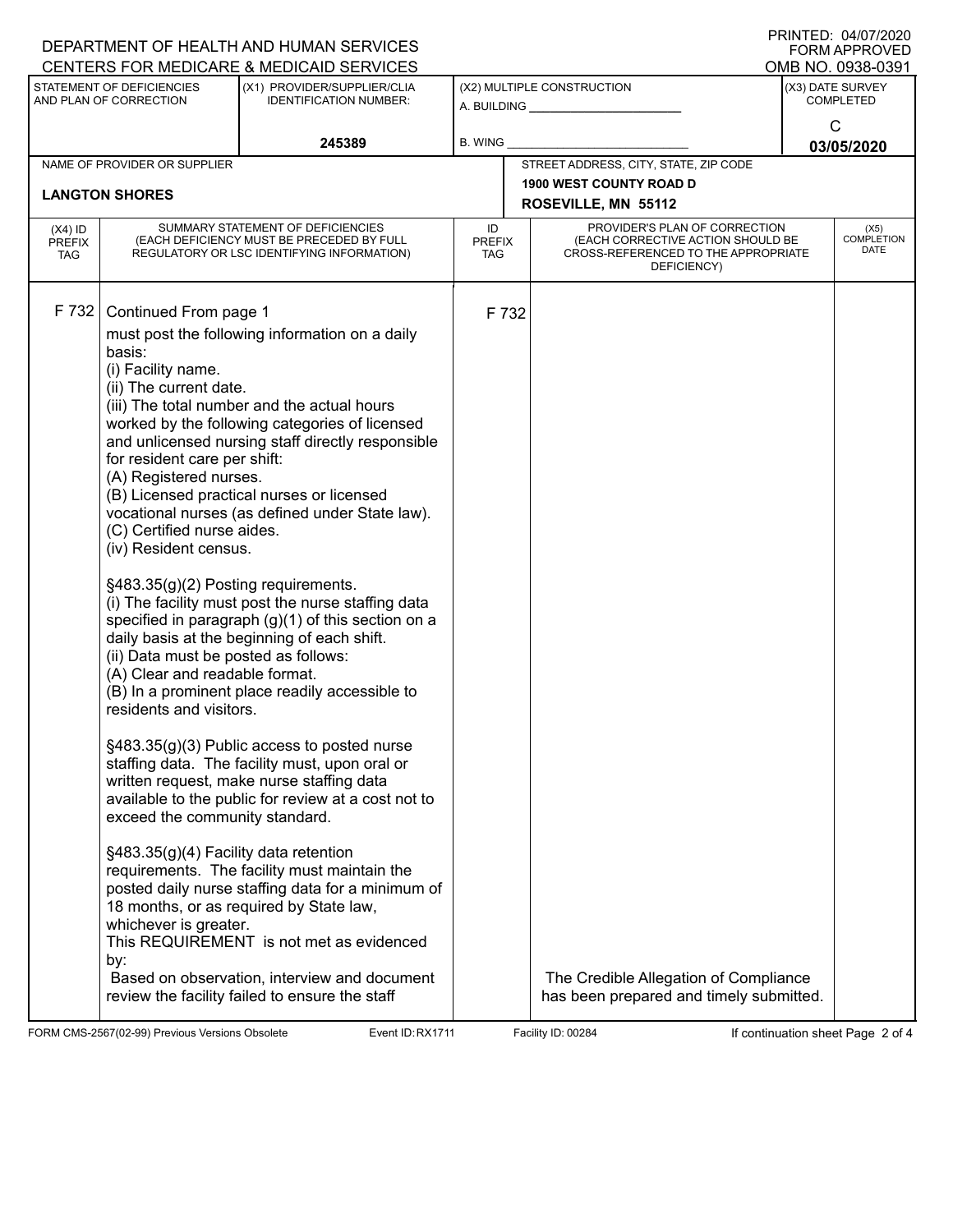|                                   |                                                                                                                                                   | DEPARTMENT OF HEALTH AND HUMAN SERVICES<br>CENTERS FOR MEDICARE & MEDICAID SERVICES                                                                                                                                                                                                                                                                                                                                                                                                                                                                                                                                                                                                                                                                                                                                                                                                                                                                                                                                                                                                                                                                                                                                                                                                                                                                                                                                                     |                            |                                                                                                                                                                                                                                                                                                                                                                                                                                                                                                                                                                                                                                                                                                                                                                                                                                                                                                                                                                                                                                                                                                                                                                                                                                                                                                                                                                                                                                                                   |   | FNINTED. 04/07/2020<br><b>FORM APPROVED</b><br>OMB NO. 0938-0391 |
|-----------------------------------|---------------------------------------------------------------------------------------------------------------------------------------------------|-----------------------------------------------------------------------------------------------------------------------------------------------------------------------------------------------------------------------------------------------------------------------------------------------------------------------------------------------------------------------------------------------------------------------------------------------------------------------------------------------------------------------------------------------------------------------------------------------------------------------------------------------------------------------------------------------------------------------------------------------------------------------------------------------------------------------------------------------------------------------------------------------------------------------------------------------------------------------------------------------------------------------------------------------------------------------------------------------------------------------------------------------------------------------------------------------------------------------------------------------------------------------------------------------------------------------------------------------------------------------------------------------------------------------------------------|----------------------------|-------------------------------------------------------------------------------------------------------------------------------------------------------------------------------------------------------------------------------------------------------------------------------------------------------------------------------------------------------------------------------------------------------------------------------------------------------------------------------------------------------------------------------------------------------------------------------------------------------------------------------------------------------------------------------------------------------------------------------------------------------------------------------------------------------------------------------------------------------------------------------------------------------------------------------------------------------------------------------------------------------------------------------------------------------------------------------------------------------------------------------------------------------------------------------------------------------------------------------------------------------------------------------------------------------------------------------------------------------------------------------------------------------------------------------------------------------------------|---|------------------------------------------------------------------|
|                                   | STATEMENT OF DEFICIENCIES<br>AND PLAN OF CORRECTION                                                                                               | (X1) PROVIDER/SUPPLIER/CLIA<br><b>IDENTIFICATION NUMBER:</b>                                                                                                                                                                                                                                                                                                                                                                                                                                                                                                                                                                                                                                                                                                                                                                                                                                                                                                                                                                                                                                                                                                                                                                                                                                                                                                                                                                            |                            | (X2) MULTIPLE CONSTRUCTION<br>A. BUILDING                                                                                                                                                                                                                                                                                                                                                                                                                                                                                                                                                                                                                                                                                                                                                                                                                                                                                                                                                                                                                                                                                                                                                                                                                                                                                                                                                                                                                         |   | (X3) DATE SURVEY<br><b>COMPLETED</b>                             |
|                                   |                                                                                                                                                   | 245389                                                                                                                                                                                                                                                                                                                                                                                                                                                                                                                                                                                                                                                                                                                                                                                                                                                                                                                                                                                                                                                                                                                                                                                                                                                                                                                                                                                                                                  | <b>B. WING</b>             |                                                                                                                                                                                                                                                                                                                                                                                                                                                                                                                                                                                                                                                                                                                                                                                                                                                                                                                                                                                                                                                                                                                                                                                                                                                                                                                                                                                                                                                                   | C | 03/05/2020                                                       |
|                                   | NAME OF PROVIDER OR SUPPLIER                                                                                                                      |                                                                                                                                                                                                                                                                                                                                                                                                                                                                                                                                                                                                                                                                                                                                                                                                                                                                                                                                                                                                                                                                                                                                                                                                                                                                                                                                                                                                                                         |                            | STREET ADDRESS, CITY, STATE, ZIP CODE                                                                                                                                                                                                                                                                                                                                                                                                                                                                                                                                                                                                                                                                                                                                                                                                                                                                                                                                                                                                                                                                                                                                                                                                                                                                                                                                                                                                                             |   |                                                                  |
|                                   |                                                                                                                                                   |                                                                                                                                                                                                                                                                                                                                                                                                                                                                                                                                                                                                                                                                                                                                                                                                                                                                                                                                                                                                                                                                                                                                                                                                                                                                                                                                                                                                                                         |                            | <b>1900 WEST COUNTY ROAD D</b>                                                                                                                                                                                                                                                                                                                                                                                                                                                                                                                                                                                                                                                                                                                                                                                                                                                                                                                                                                                                                                                                                                                                                                                                                                                                                                                                                                                                                                    |   |                                                                  |
|                                   | <b>LANGTON SHORES</b>                                                                                                                             |                                                                                                                                                                                                                                                                                                                                                                                                                                                                                                                                                                                                                                                                                                                                                                                                                                                                                                                                                                                                                                                                                                                                                                                                                                                                                                                                                                                                                                         |                            | ROSEVILLE, MN 55112                                                                                                                                                                                                                                                                                                                                                                                                                                                                                                                                                                                                                                                                                                                                                                                                                                                                                                                                                                                                                                                                                                                                                                                                                                                                                                                                                                                                                                               |   |                                                                  |
| $(X4)$ ID<br><b>PREFIX</b><br>TAG |                                                                                                                                                   | SUMMARY STATEMENT OF DEFICIENCIES<br>(EACH DEFICIENCY MUST BE PRECEDED BY FULL<br>REGULATORY OR LSC IDENTIFYING INFORMATION)                                                                                                                                                                                                                                                                                                                                                                                                                                                                                                                                                                                                                                                                                                                                                                                                                                                                                                                                                                                                                                                                                                                                                                                                                                                                                                            | ID<br><b>PREFIX</b><br>TAG | PROVIDER'S PLAN OF CORRECTION<br>(EACH CORRECTIVE ACTION SHOULD BE<br>CROSS-REFERENCED TO THE APPROPRIATE<br>DEFICIENCY)                                                                                                                                                                                                                                                                                                                                                                                                                                                                                                                                                                                                                                                                                                                                                                                                                                                                                                                                                                                                                                                                                                                                                                                                                                                                                                                                          |   | (X5)<br><b>COMPLETION</b><br><b>DATE</b>                         |
| F 732                             | Continued From page 2<br>and visitors.<br>Findings include:<br>scheduler.<br>assistants) when changes occurred.<br>putting this process in place. | posting was updated with changes in staffing.<br>This had the potential to affect all residents, staff<br>On 3/4/20, at 2:29 p.m. the staff postings and<br>daily assignment schedules 1/19/19 through<br>12/24/19 were reviewed with the facility<br>The review revealed that on 10 of 11 randomly<br>selected dates, including weekdays, holidays,<br>weekends and all shifts, the staff postings were<br>not updated, even when staffing changes<br>occurred on the daily assignment schedules. The<br>scheduler acknowledged she was not updating<br>the changes, which included staff not being<br>replaced after call-in's, staff coming late, leaving<br>early before the end of the shift and working split<br>shifts. Also, the scheduler verified the staff<br>posting was not updated to show the accurate<br>number of staff in each category (registered<br>nurses, licensed practical nurses and nursing<br>On 3/4/20, at 2:48 p.m. when the staffing<br>coordinator was asked about the discrepancies,<br>she stated the facility staff have been working on<br>being proactive with updating the daily posted<br>hours, including herself. If the scheduler is<br>absent, the nurse manager should be updating<br>the staff posting and daily assignment schedule.<br>Over the last two weeks, the facility has been<br>On 3/5/20, at 9:25 a.m. the staff postings and<br>daily assignment schedule for 2/11/20 through | F 732                      | Submission of the Credible Allegation of<br>Compliance is not a legal admission that<br>a deficiency exists or that the Statement<br>of Deficiencies were correctly cited, and is<br>also noted to be construed as an<br>admission against interest of the Facility,<br>its Administrator, or any employees,<br>agents, or other individuals who draft or<br>may be discussed in this Credible<br>Allegation of Compliance. In addition,<br>preparation and submission of this<br>Credible Allegation of Compliance does<br>not constitute an admission or agreement<br>of any kind by the facility of the truth of<br>any of the facts alleged or the correctness<br>of any conclusion set forth in this<br>allegation by the survey agency.<br>The nurse hours posting policy was<br>reviewed and is current.<br>Staff education to ensure posting reflects<br>the current date, census, and actual<br>hours worked by licensed and unlicensed<br>nursing staff directly responsible for<br>resident care by shift was started and is<br>ongoing as part of new employee<br>orientation and annual training.<br>Audits of the nurse staffing data posting<br>will be conducted twice weekly for four<br>weeks and twice monthly thereafter.<br>Results of audits will be reviewed by the<br>QAPI committee to ensure ongoing<br>compliance. Action plans will be created<br>as indicated.<br>The Campus Administrator is responsible<br>for ongoing compliance. |   |                                                                  |

FORM CMS-2567(02-99) Previous Versions Obsolete Event ID: RX1711 Facility ID: 00284 If continuation sheet Page 3 of 4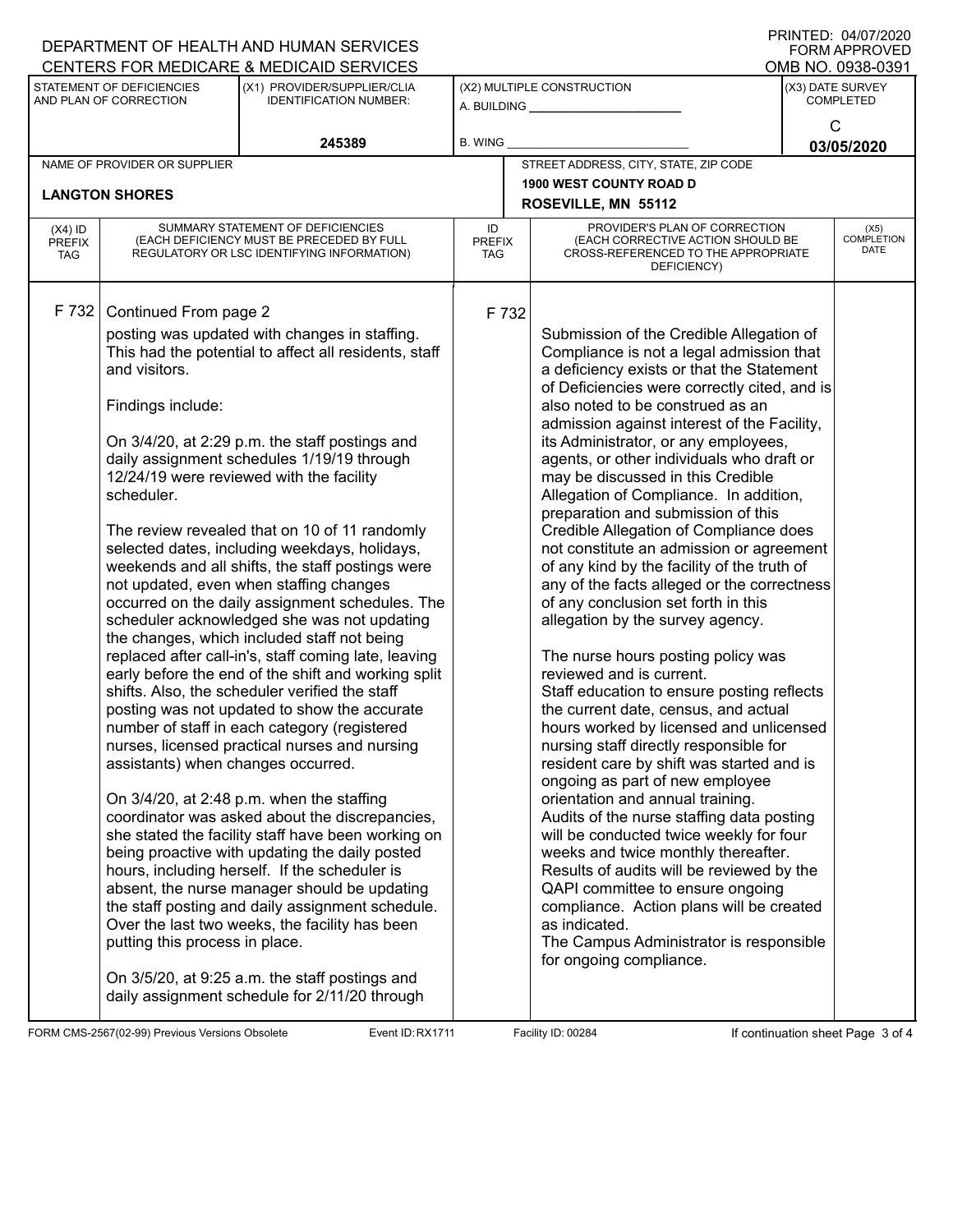|                                          |                              | DEPARTMENT OF HEALTH AND HUMAN SERVICES<br>CENTERS FOR MEDICARE & MEDICAID SERVICES                                          |                            |                                                                                                                          | FORM APPROVED<br>OMB NO. 0938-0391 |
|------------------------------------------|------------------------------|------------------------------------------------------------------------------------------------------------------------------|----------------------------|--------------------------------------------------------------------------------------------------------------------------|------------------------------------|
|                                          | STATEMENT OF DEFICIENCIES    | (X1) PROVIDER/SUPPLIER/CLIA                                                                                                  |                            | (X2) MULTIPLE CONSTRUCTION                                                                                               | (X3) DATE SURVEY                   |
|                                          | AND PLAN OF CORRECTION       | <b>IDENTIFICATION NUMBER:</b>                                                                                                |                            |                                                                                                                          | <b>COMPLETED</b>                   |
|                                          |                              | 245389                                                                                                                       | <b>B. WING</b>             |                                                                                                                          | C                                  |
|                                          | NAME OF PROVIDER OR SUPPLIER |                                                                                                                              |                            | STREET ADDRESS, CITY, STATE, ZIP CODE                                                                                    | 03/05/2020                         |
|                                          |                              |                                                                                                                              |                            | <b>1900 WEST COUNTY ROAD D</b>                                                                                           |                                    |
|                                          | <b>LANGTON SHORES</b>        |                                                                                                                              |                            | ROSEVILLE, MN 55112                                                                                                      |                                    |
| $(X4)$ ID<br><b>PREFIX</b><br><b>TAG</b> |                              | SUMMARY STATEMENT OF DEFICIENCIES<br>(EACH DEFICIENCY MUST BE PRECEDED BY FULL<br>REGULATORY OR LSC IDENTIFYING INFORMATION) | ID<br><b>PREFIX</b><br>TAG | PROVIDER'S PLAN OF CORRECTION<br>(EACH CORRECTIVE ACTION SHOULD BE<br>CROSS-REFERENCED TO THE APPROPRIATE<br>DEFICIENCY) | (X5)<br><b>COMPLETION</b><br>DATE  |
|                                          |                              |                                                                                                                              |                            |                                                                                                                          |                                    |
| F 732                                    | Continued From page 3        |                                                                                                                              | F 732                      |                                                                                                                          |                                    |
|                                          |                              | 3/1/20 were reviewed with facility scheduler.                                                                                |                            |                                                                                                                          |                                    |
|                                          |                              | The review revealed that on 17 of 17 dates for                                                                               |                            |                                                                                                                          |                                    |
|                                          |                              | the month of 2/2020 the staff postings were not                                                                              |                            |                                                                                                                          |                                    |
|                                          | absent.                      | updated, including 7 days that had staff postings                                                                            |                            |                                                                                                                          |                                    |
|                                          |                              |                                                                                                                              |                            |                                                                                                                          |                                    |
|                                          |                              | On 3/5/20, at 11:15 a.m. the administrator stated<br>the expectation is that the daily posting will be                       |                            |                                                                                                                          |                                    |
|                                          |                              | updated to match the daily assignment schedule.                                                                              |                            |                                                                                                                          |                                    |
|                                          |                              | Administrator stated that the facility has been                                                                              |                            |                                                                                                                          |                                    |
|                                          |                              | working on this process over the past two weeks.                                                                             |                            |                                                                                                                          |                                    |
|                                          |                              | The Nursing Hours Posting Policy, modified                                                                                   |                            |                                                                                                                          |                                    |
|                                          |                              | 7/2010, indicated the nursing staffing hours will<br>be updated by the staffing personnel to include                         |                            |                                                                                                                          |                                    |
|                                          |                              | actual hours worked by direct nursing staff. The                                                                             |                            |                                                                                                                          |                                    |
|                                          |                              | nursing staff is defined as registered nurses,<br>licensed practical nurses, registered nursing                              |                            |                                                                                                                          |                                    |
|                                          |                              | assistants and trained medication aides.                                                                                     |                            |                                                                                                                          |                                    |
|                                          |                              |                                                                                                                              |                            |                                                                                                                          |                                    |
|                                          |                              |                                                                                                                              |                            |                                                                                                                          |                                    |
|                                          |                              |                                                                                                                              |                            |                                                                                                                          |                                    |
|                                          |                              |                                                                                                                              |                            |                                                                                                                          |                                    |
|                                          |                              |                                                                                                                              |                            |                                                                                                                          |                                    |
|                                          |                              |                                                                                                                              |                            |                                                                                                                          |                                    |
|                                          |                              |                                                                                                                              |                            |                                                                                                                          |                                    |
|                                          |                              |                                                                                                                              |                            |                                                                                                                          |                                    |
|                                          |                              |                                                                                                                              |                            |                                                                                                                          |                                    |
|                                          |                              |                                                                                                                              |                            |                                                                                                                          |                                    |
|                                          |                              |                                                                                                                              |                            |                                                                                                                          |                                    |
|                                          |                              |                                                                                                                              |                            |                                                                                                                          |                                    |
|                                          |                              |                                                                                                                              |                            |                                                                                                                          |                                    |

FORM CMS-2567(02-99) Previous Versions Obsolete Event ID: RX1711 Facility ID: 00284 If continuation sheet Page 4 of 4

DEPARTMENT OF HEALTH AND HUMAN SERVICES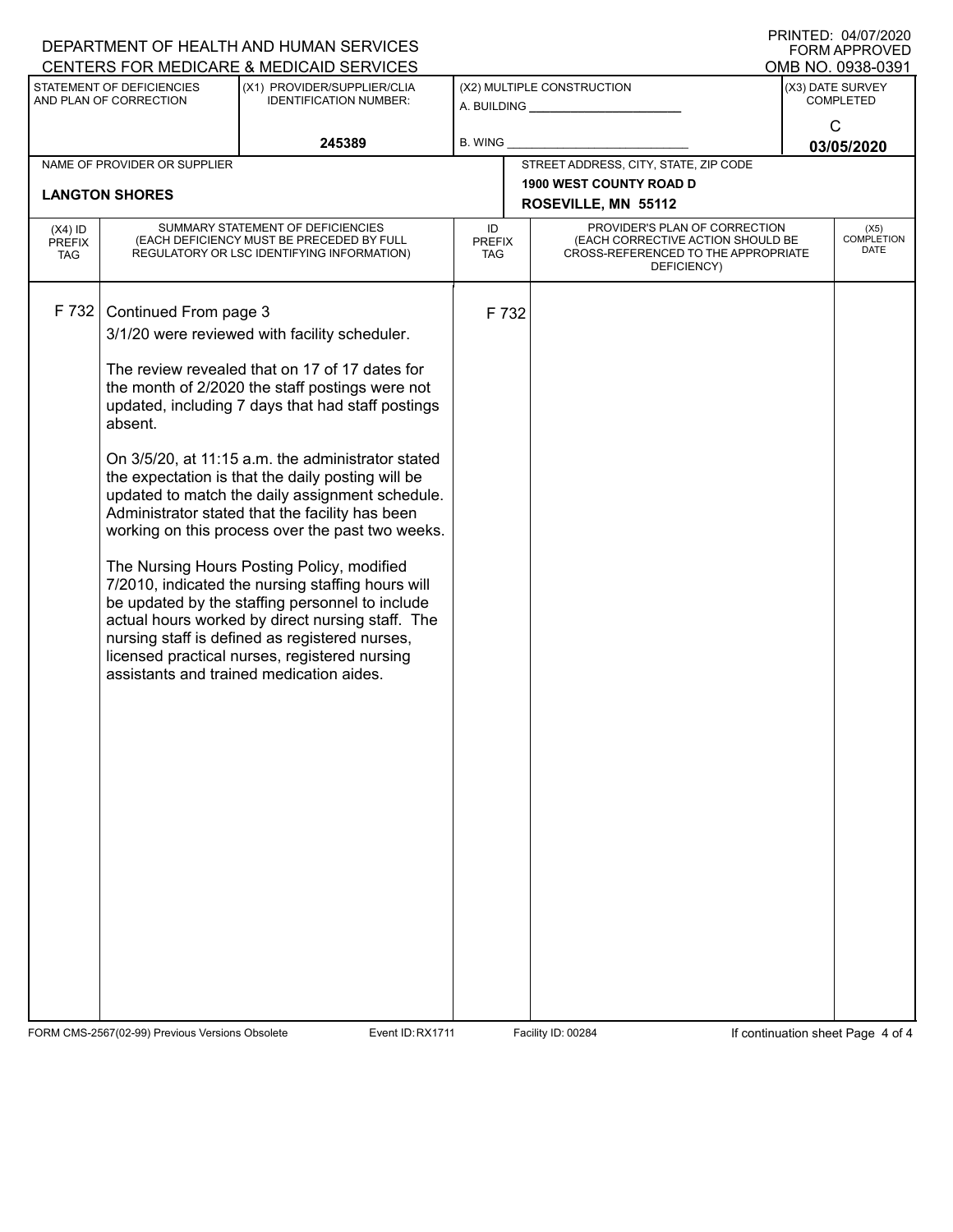|                                   |                                                                                                                                                                                       | DEPARTMENT OF HEALTH AND HUMAN SERVICES<br>CENTERS FOR MEDICARE & MEDICAID SERVICES                                                                                                                                                                                                                                                                                                               |                            |                                                                                                                          | <b>FORM APPROVED</b><br>OMB NO. 0938-0391 |
|-----------------------------------|---------------------------------------------------------------------------------------------------------------------------------------------------------------------------------------|---------------------------------------------------------------------------------------------------------------------------------------------------------------------------------------------------------------------------------------------------------------------------------------------------------------------------------------------------------------------------------------------------|----------------------------|--------------------------------------------------------------------------------------------------------------------------|-------------------------------------------|
|                                   | STATEMENT OF DEFICIENCIES<br>AND PLAN OF CORRECTION                                                                                                                                   | (X1) PROVIDER/SUPPLIER/CLIA<br><b>IDENTIFICATION NUMBER:</b>                                                                                                                                                                                                                                                                                                                                      |                            | (X2) MULTIPLE CONSTRUCTION<br>A. BUILDING 02 - NEW                                                                       | (X3) DATE SURVEY<br><b>COMPLETED</b>      |
|                                   |                                                                                                                                                                                       | 245389                                                                                                                                                                                                                                                                                                                                                                                            | B. WING                    |                                                                                                                          | 03/04/2020                                |
|                                   | NAME OF PROVIDER OR SUPPLIER                                                                                                                                                          |                                                                                                                                                                                                                                                                                                                                                                                                   |                            | STREET ADDRESS, CITY, STATE, ZIP CODE                                                                                    |                                           |
|                                   | <b>LANGTON SHORES</b>                                                                                                                                                                 |                                                                                                                                                                                                                                                                                                                                                                                                   |                            | 1900 WEST COUNTY ROAD D<br>ROSEVILLE, MN 55112                                                                           |                                           |
| $(X4)$ ID<br>PREFIX<br><b>TAG</b> |                                                                                                                                                                                       | SUMMARY STATEMENT OF DEFICIENCIES<br>(EACH DEFICIENCY MUST BE PRECEDED BY FULL<br>REGULATORY OR LSC IDENTIFYING INFORMATION)                                                                                                                                                                                                                                                                      | ID<br><b>PREFIX</b><br>TAG | PROVIDER'S PLAN OF CORRECTION<br>(EACH CORRECTIVE ACTION SHOULD BE<br>CROSS-REFERENCED TO THE APPROPRIATE<br>DEFICIENCY) | (X5)<br><b>COMPLETION</b><br><b>DATE</b>  |
| K 000                             | <b>INITIAL COMMENTS</b>                                                                                                                                                               |                                                                                                                                                                                                                                                                                                                                                                                                   | K 000                      |                                                                                                                          |                                           |
|                                   | VERIFICATION OF COMPLIANCE.<br>CONDUCTED TO VALIDATE THAT                                                                                                                             | THE FACILITY'S POC WILL SERVE AS YOUR<br>ALLEGATION OF COMPLIANCE UPON THE<br>DEPARTMENT'S ACCEPTANCE. YOUR<br>SIGNATURE AT THE BOTTOM OF THE FIRST<br>PAGE OF THE CMS-2567 WILL BE USED AS<br>UPON RECEIPT OF AN ACCEPTABLE POC, AN<br>ON-SITE REVISIT OF YOUR FACILITY MAY BE                                                                                                                   |                            |                                                                                                                          |                                           |
|                                   | SUBSTANTIAL COMPLIANCE WITH THE<br>REGULATIONS HAS BEEN ATTAINED IN<br>ACCORDANCE WITH YOUR VERIFICATION.<br>OF CORRECTION FOR THE FIRE SAFETY<br><b>DEFICIENCIES</b><br>(K-TAGS) TO: |                                                                                                                                                                                                                                                                                                                                                                                                   |                            |                                                                                                                          |                                           |
|                                   | REQUIRED.                                                                                                                                                                             | IF OPTING TO USE AN EPOC, A PAPER COPY<br>OF THE PLAN OF CORRECTION IS NOT                                                                                                                                                                                                                                                                                                                        |                            |                                                                                                                          |                                           |
|                                   | <b>Health Care Fire Inspections</b><br><b>State Fire Marshal Division</b><br>445 Minnesota St., Suite 145<br>St Paul, MN 55101-5145, or                                               |                                                                                                                                                                                                                                                                                                                                                                                                   |                            |                                                                                                                          |                                           |
|                                   |                                                                                                                                                                                       | By email to: FM.HC.Inspections@state.mn.us                                                                                                                                                                                                                                                                                                                                                        |                            |                                                                                                                          |                                           |
|                                   | the requirements for participation in                                                                                                                                                 | A Life Safety Code Survey was conducted by the<br>Minnesota Department of Public Safety, State<br>Fire Marshal Division. At the time of this survey<br>Langton Place was found not in compliance with<br>Medicare/Medicaid at 42 CFR, Subpart<br>483.70(a). Life Safety from Fire, and the 2012<br>edition of National Fire Protection Association<br>(NFPA) Standard 101, Life Safety Code (LSC) |                            |                                                                                                                          |                                           |
|                                   |                                                                                                                                                                                       | LABORATORY DIRECTOR'S OR PROVIDER/SUPPLIER REPRESENTATIVE'S SIGNATURE                                                                                                                                                                                                                                                                                                                             |                            | <b>TITLE</b>                                                                                                             | (X6) DATE                                 |
|                                   | <b>Electronically Signed</b>                                                                                                                                                          |                                                                                                                                                                                                                                                                                                                                                                                                   |                            |                                                                                                                          | 04/06/2020                                |

F5389030 EPOC

PRINTED: 04/07/2020

Any deficiency statement ending with an asterisk (\*) denotes a deficiency which the institution may be excused from correcting providing it is determined that other safeguards provide sufficient protection to the patients. (See instructions.) Except for nursing homes, the findings stated above are disclosable 90 days following the date of survey whether or not a plan of correction is provided. For nursing homes, the above findings and plans of correction are disclosable 14 days following the date these documents are made available to the facility. If deficiencies are cited, an approved plan of correction is requisite to continued program participation.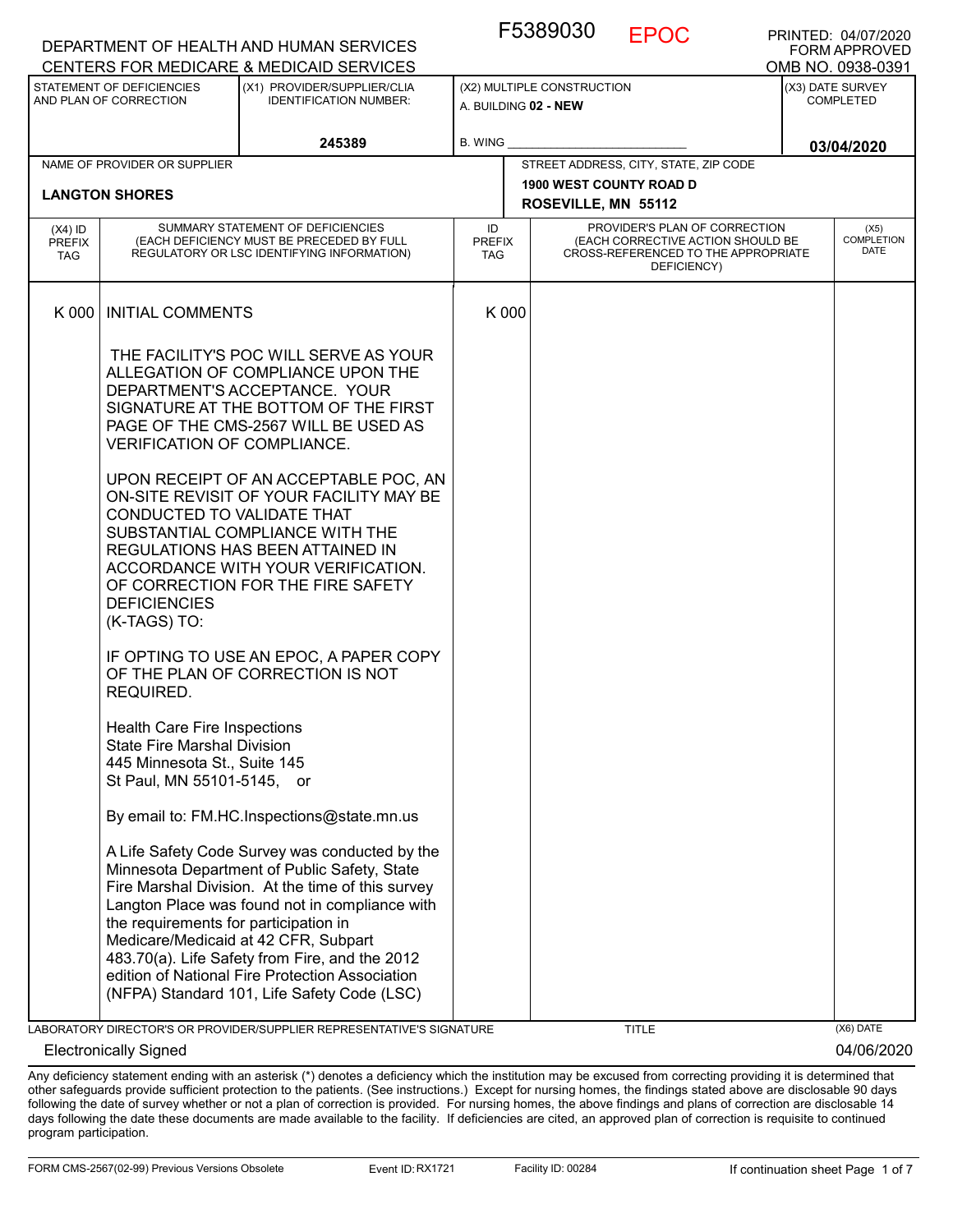|                                   |                                                                                                                          | DEPARTMENT OF HEALTH AND HUMAN SERVICES<br>CENTERS FOR MEDICARE & MEDICAID SERVICES                                                                                                                               |                                   |                                                                                                                          | PRINTED: 04/07/2020<br><b>FORM APPROVED</b><br>OMB NO. 0938-0391 |
|-----------------------------------|--------------------------------------------------------------------------------------------------------------------------|-------------------------------------------------------------------------------------------------------------------------------------------------------------------------------------------------------------------|-----------------------------------|--------------------------------------------------------------------------------------------------------------------------|------------------------------------------------------------------|
|                                   | STATEMENT OF DEFICIENCIES<br>AND PLAN OF CORRECTION                                                                      | (X1) PROVIDER/SUPPLIER/CLIA<br><b>IDENTIFICATION NUMBER:</b>                                                                                                                                                      |                                   | (X2) MULTIPLE CONSTRUCTION<br>A. BUILDING 02 - NEW                                                                       | (X3) DATE SURVEY<br><b>COMPLETED</b>                             |
|                                   |                                                                                                                          | 245389                                                                                                                                                                                                            | <b>B. WING</b>                    |                                                                                                                          | 03/04/2020                                                       |
|                                   | NAME OF PROVIDER OR SUPPLIER                                                                                             |                                                                                                                                                                                                                   |                                   | STREET ADDRESS, CITY, STATE, ZIP CODE                                                                                    |                                                                  |
|                                   | <b>LANGTON SHORES</b>                                                                                                    |                                                                                                                                                                                                                   |                                   | <b>1900 WEST COUNTY ROAD D</b><br>ROSEVILLE, MN 55112                                                                    |                                                                  |
| $(X4)$ ID<br><b>PREFIX</b><br>TAG |                                                                                                                          | SUMMARY STATEMENT OF DEFICIENCIES<br>(EACH DEFICIENCY MUST BE PRECEDED BY FULL<br>REGULATORY OR LSC IDENTIFYING INFORMATION)                                                                                      | ID<br><b>PREFIX</b><br><b>TAG</b> | PROVIDER'S PLAN OF CORRECTION<br>(EACH CORRECTIVE ACTION SHOULD BE<br>CROSS-REFERENCED TO THE APPROPRIATE<br>DEFICIENCY) | (X5)<br><b>COMPLETION</b><br>DATE                                |
| K 000                             | Continued From page 1<br>Chapter 19 Existing Health Care.<br>PLEASE RETURN THE PLAN to:<br>FM.HC.Inspections@state.mn.us |                                                                                                                                                                                                                   | K 000                             |                                                                                                                          |                                                                  |
|                                   | FOLLOWING INFORMATION:                                                                                                   | THE PLAN OF CORRECTION FOR EACH<br>DEFICIENCY MUST INCLUDE ALL OF THE                                                                                                                                             |                                   |                                                                                                                          |                                                                  |
|                                   | to correct the deficiency.                                                                                               | 1. A description of what has been, or will be, done                                                                                                                                                               |                                   |                                                                                                                          |                                                                  |
|                                   |                                                                                                                          | 2. The actual, or proposed, completion date.                                                                                                                                                                      |                                   |                                                                                                                          |                                                                  |
|                                   | 3. The name and/or title of the person                                                                                   | responsible for correction and monitoring to<br>prevent a reoccurrence of the deficiency.                                                                                                                         |                                   |                                                                                                                          |                                                                  |
|                                   | and was constructed in 2019.                                                                                             | Langton Place is a 3-story building type II (111)                                                                                                                                                                 |                                   |                                                                                                                          |                                                                  |
|                                   | department notification.                                                                                                 | The building is protected by a full fire sprinkler<br>system. The facility has a fire alarm system with<br>full corridor smoke detection and spaces open to<br>the corridors that is monitored for automatic fire |                                   |                                                                                                                          |                                                                  |
| K 211<br>$SS = C$                 | census of 46 at the time of the survey.<br>NOT MET as evidenced by:<br>Means of Egress - General<br>CFR(s): NFPA 101     | The facility has a capacity of 50 beds and had a<br>The requirement at 42 CFR, Subpart 483.70(a) is                                                                                                               | K 211                             |                                                                                                                          | 4/16/20                                                          |
|                                   | Means of Egress - General                                                                                                | Aisles, passageways, corridors, exit discharges,<br>exit locations, and accesses are in accordance<br>with Chapter 7, and the means of egress is                                                                  |                                   |                                                                                                                          |                                                                  |

FORM CMS-2567(02-99) Previous Versions Obsolete **Reading Event ID: RX1721** Facility ID: 00284 If continuation sheet Page 2 of 7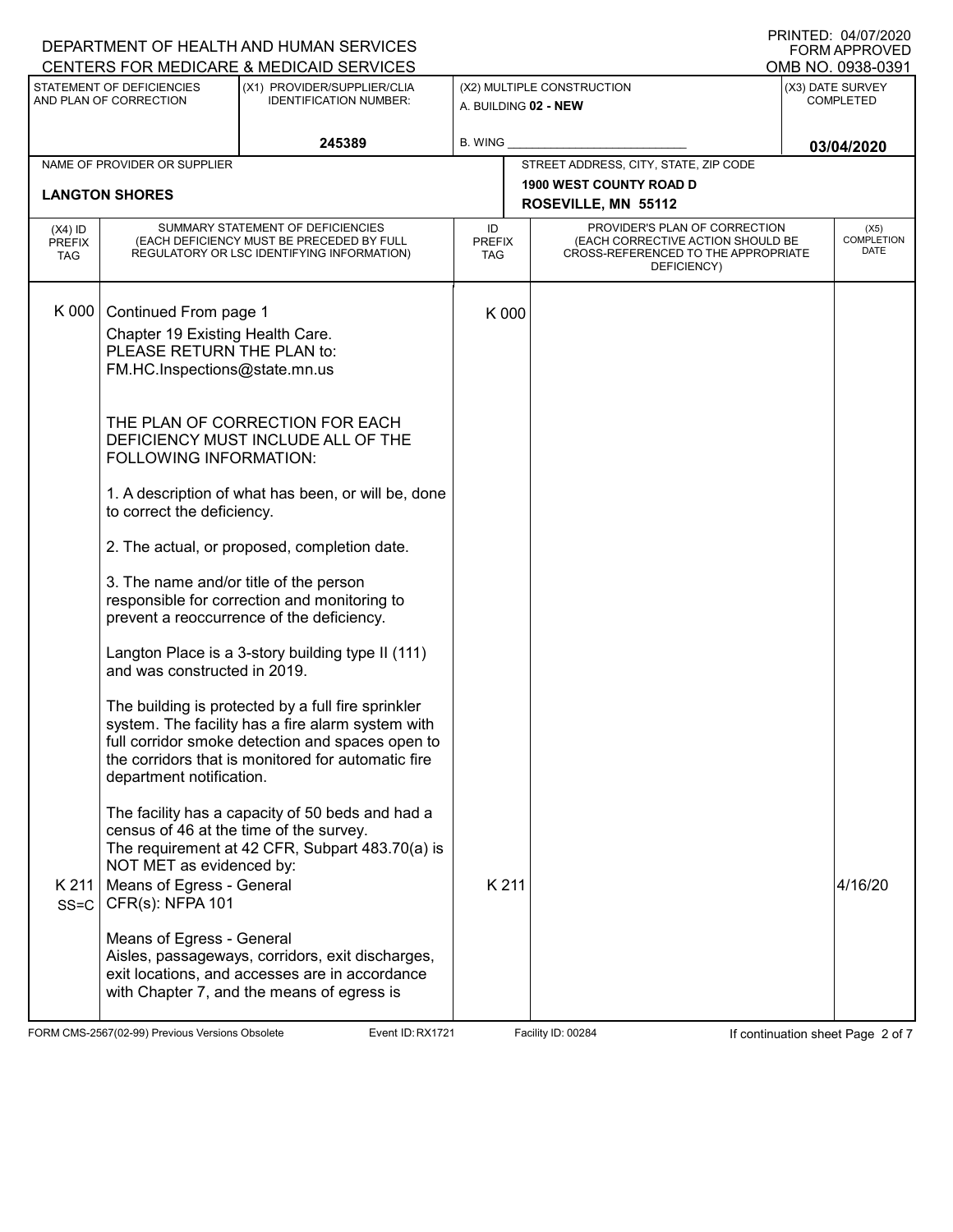| I ININTED. UHUITZUZU<br>DEPARTMENT OF HEALTH AND HUMAN SERVICES<br><b>FORM APPROVED</b> |                                                                                                                                                                                                                                                                                       |                                                                                                                                                                                                                                                                                                                                                                                                                                                                                                                                                                                                                            |                                   |                     |                                                                                                                                                                                                                                                                                                                                                                                                                                                                                                                                                                                                                                                                                                                                                                                                                                                                                                                                                                                                                                                                                                                                                                                                                                  |                                      |                                   |  |
|-----------------------------------------------------------------------------------------|---------------------------------------------------------------------------------------------------------------------------------------------------------------------------------------------------------------------------------------------------------------------------------------|----------------------------------------------------------------------------------------------------------------------------------------------------------------------------------------------------------------------------------------------------------------------------------------------------------------------------------------------------------------------------------------------------------------------------------------------------------------------------------------------------------------------------------------------------------------------------------------------------------------------------|-----------------------------------|---------------------|----------------------------------------------------------------------------------------------------------------------------------------------------------------------------------------------------------------------------------------------------------------------------------------------------------------------------------------------------------------------------------------------------------------------------------------------------------------------------------------------------------------------------------------------------------------------------------------------------------------------------------------------------------------------------------------------------------------------------------------------------------------------------------------------------------------------------------------------------------------------------------------------------------------------------------------------------------------------------------------------------------------------------------------------------------------------------------------------------------------------------------------------------------------------------------------------------------------------------------|--------------------------------------|-----------------------------------|--|
|                                                                                         |                                                                                                                                                                                                                                                                                       | CENTERS FOR MEDICARE & MEDICAID SERVICES                                                                                                                                                                                                                                                                                                                                                                                                                                                                                                                                                                                   |                                   |                     |                                                                                                                                                                                                                                                                                                                                                                                                                                                                                                                                                                                                                                                                                                                                                                                                                                                                                                                                                                                                                                                                                                                                                                                                                                  |                                      | OMB NO. 0938-0391                 |  |
|                                                                                         | STATEMENT OF DEFICIENCIES<br>AND PLAN OF CORRECTION                                                                                                                                                                                                                                   | (X1) PROVIDER/SUPPLIER/CLIA<br><b>IDENTIFICATION NUMBER:</b>                                                                                                                                                                                                                                                                                                                                                                                                                                                                                                                                                               | A. BUILDING 02 - NEW              |                     | (X2) MULTIPLE CONSTRUCTION                                                                                                                                                                                                                                                                                                                                                                                                                                                                                                                                                                                                                                                                                                                                                                                                                                                                                                                                                                                                                                                                                                                                                                                                       | (X3) DATE SURVEY<br><b>COMPLETED</b> |                                   |  |
|                                                                                         |                                                                                                                                                                                                                                                                                       | 245389                                                                                                                                                                                                                                                                                                                                                                                                                                                                                                                                                                                                                     | <b>B. WING</b>                    |                     |                                                                                                                                                                                                                                                                                                                                                                                                                                                                                                                                                                                                                                                                                                                                                                                                                                                                                                                                                                                                                                                                                                                                                                                                                                  |                                      | 03/04/2020                        |  |
|                                                                                         | NAME OF PROVIDER OR SUPPLIER                                                                                                                                                                                                                                                          |                                                                                                                                                                                                                                                                                                                                                                                                                                                                                                                                                                                                                            |                                   |                     | STREET ADDRESS, CITY, STATE, ZIP CODE                                                                                                                                                                                                                                                                                                                                                                                                                                                                                                                                                                                                                                                                                                                                                                                                                                                                                                                                                                                                                                                                                                                                                                                            |                                      |                                   |  |
|                                                                                         | <b>LANGTON SHORES</b>                                                                                                                                                                                                                                                                 |                                                                                                                                                                                                                                                                                                                                                                                                                                                                                                                                                                                                                            |                                   |                     | <b>1900 WEST COUNTY ROAD D</b>                                                                                                                                                                                                                                                                                                                                                                                                                                                                                                                                                                                                                                                                                                                                                                                                                                                                                                                                                                                                                                                                                                                                                                                                   |                                      |                                   |  |
|                                                                                         |                                                                                                                                                                                                                                                                                       |                                                                                                                                                                                                                                                                                                                                                                                                                                                                                                                                                                                                                            |                                   | ROSEVILLE, MN 55112 |                                                                                                                                                                                                                                                                                                                                                                                                                                                                                                                                                                                                                                                                                                                                                                                                                                                                                                                                                                                                                                                                                                                                                                                                                                  |                                      |                                   |  |
| $(X4)$ ID<br><b>PREFIX</b><br><b>TAG</b>                                                | SUMMARY STATEMENT OF DEFICIENCIES<br>(EACH DEFICIENCY MUST BE PRECEDED BY FULL<br>REGULATORY OR LSC IDENTIFYING INFORMATION)                                                                                                                                                          |                                                                                                                                                                                                                                                                                                                                                                                                                                                                                                                                                                                                                            | ID<br><b>PREFIX</b><br><b>TAG</b> |                     | PROVIDER'S PLAN OF CORRECTION<br>(EACH CORRECTIVE ACTION SHOULD BE<br>CROSS-REFERENCED TO THE APPROPRIATE<br>DEFICIENCY)                                                                                                                                                                                                                                                                                                                                                                                                                                                                                                                                                                                                                                                                                                                                                                                                                                                                                                                                                                                                                                                                                                         |                                      | (X5)<br><b>COMPLETION</b><br>DATE |  |
| K 211<br>K341                                                                           | Continued From page 2<br>18/19.2.2 through 18/19.2.11.<br>18.2.1, 19.2.1, 7.1.10.1<br>by:<br>Section 18/19.2.2 through 18/19.2.11.<br>could affect all 46 of residents.<br>Findings include:<br>public way.<br>Director at the time of discovery.<br>Fire Alarm System - Installation | continuously maintained free of all obstructions to<br>full use in case of emergency, unless modified by<br>This REQUIREMENT is not met as evidenced<br>Based on observation and staff interview, the<br>facility failed to Maintain Means of Egress in<br>accordance with (NFPA 101 / NFPA 99), (Life<br>Safety Code / Health Care Facilities Code),<br>18.2.1, 19.2.1, 7.1.10.1 . This deficient practice<br>On a facility tour between the hours of 9-1pm on<br>3/4/2020, it was revealed that we found the<br>sidewalks at three of the exits do not extend to<br>This deficient practice was verified by the Facility | K 211<br>K 341                    |                     | The Credible Allegation of Compliance<br>has been prepared and timely submitted.<br>Submission of the Credible Allegation of<br>Compliance is not a legal admission that a<br>deficiency exists or that the Statement of<br>Deficiencies were correctly cited, and is<br>also noted to be construed as an<br>admission against interest of the Facility,<br>its Administrator, or any employees,<br>agents, or other individuals who draft or<br>may be discussed in this Credible<br>Allegation of Compliance. In addition,<br>preparation and submission of this<br>Credible Allegation of Compliance does<br>not constitute an admission or agreement<br>of any kind by the facility of the truth of<br>any of the facts alleged or the correctness<br>of any conclusion set forth in this<br>allegation by the survey agency.<br>All exterior sidewalks were reviewed for<br>extension to the public way. The three<br>sidewalks noted to not fully extend were<br>modified on 4/2/2020 to extend to the<br>parking lot in accordance with Life Safety<br>Code section 18/19.2.2 through<br>18/19.2.11, 18.2.1, 19.2.1, 7.1.10.1, NFPA<br>101. The Environmental Services Director<br>is responsible for ongoing compliance. |                                      | 4/16/20                           |  |
| $SS = F$                                                                                | CFR(s): NFPA 101                                                                                                                                                                                                                                                                      |                                                                                                                                                                                                                                                                                                                                                                                                                                                                                                                                                                                                                            |                                   |                     |                                                                                                                                                                                                                                                                                                                                                                                                                                                                                                                                                                                                                                                                                                                                                                                                                                                                                                                                                                                                                                                                                                                                                                                                                                  |                                      |                                   |  |

FORM CMS-2567(02-99) Previous Versions Obsolete **Recent ID: RX1721** Event ID: RX1721 Facility ID: 00284 If continuation sheet Page 3 of 7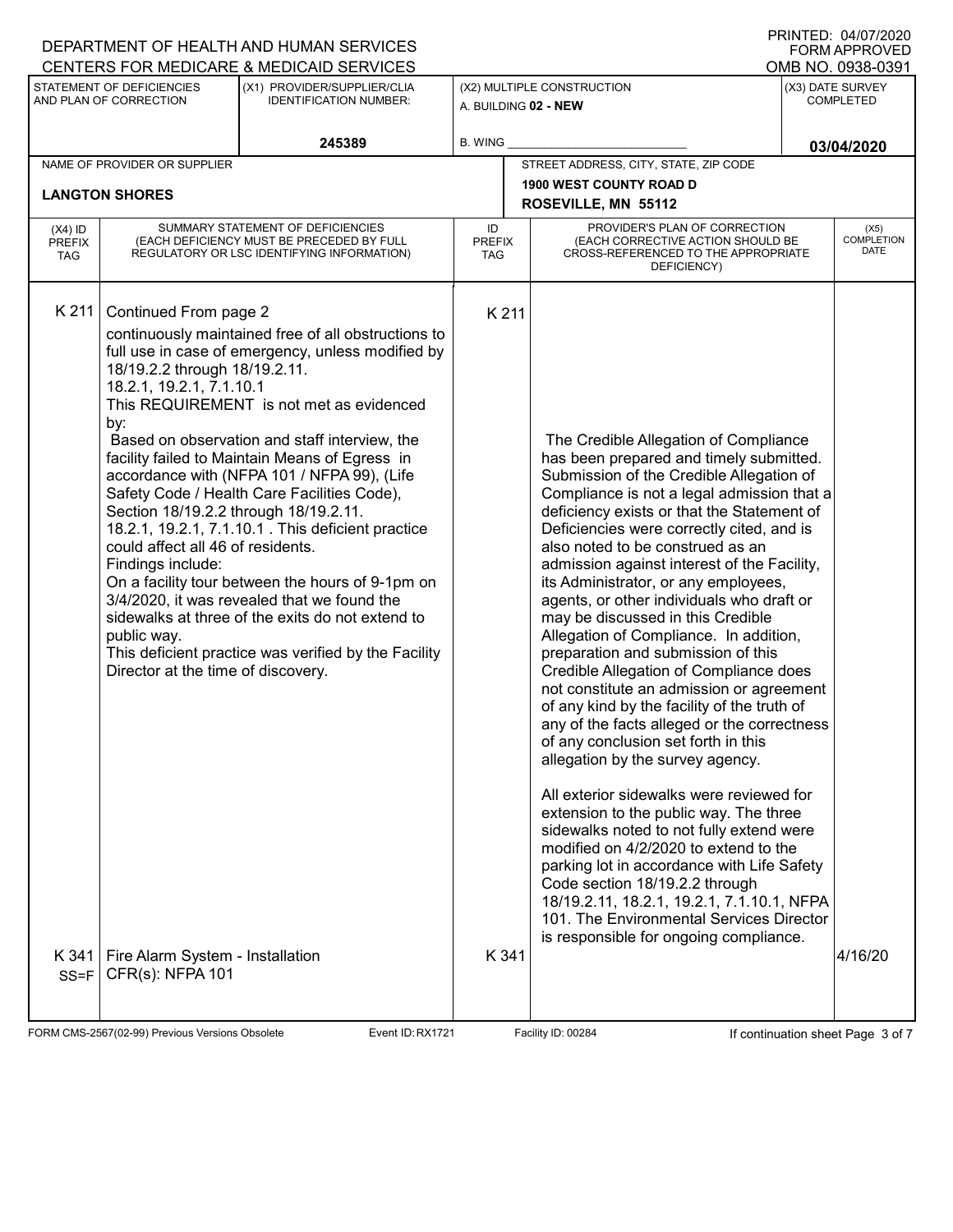|                             |                                    | DEPARTMENT OF HEALTH AND HUMAN SERVICES<br>CENTERS FOR MEDICARE & MEDICAID SERVICES                       | PRINTED: 04/07/2020<br><b>FORM APPROVED</b><br>OMB NO. 0938-0391 |  |                                                                                         |  |                           |  |
|-----------------------------|------------------------------------|-----------------------------------------------------------------------------------------------------------|------------------------------------------------------------------|--|-----------------------------------------------------------------------------------------|--|---------------------------|--|
|                             | STATEMENT OF DEFICIENCIES          | (X1) PROVIDER/SUPPLIER/CLIA                                                                               |                                                                  |  | (X2) MULTIPLE CONSTRUCTION                                                              |  | (X3) DATE SURVEY          |  |
|                             | AND PLAN OF CORRECTION             | <b>IDENTIFICATION NUMBER:</b>                                                                             | A. BUILDING 02 - NEW                                             |  |                                                                                         |  | <b>COMPLETED</b>          |  |
|                             |                                    | 245389                                                                                                    | <b>B. WING</b>                                                   |  |                                                                                         |  | 03/04/2020                |  |
|                             | NAME OF PROVIDER OR SUPPLIER       |                                                                                                           |                                                                  |  | STREET ADDRESS, CITY, STATE, ZIP CODE                                                   |  |                           |  |
|                             | <b>LANGTON SHORES</b>              |                                                                                                           |                                                                  |  | <b>1900 WEST COUNTY ROAD D</b><br>ROSEVILLE, MN 55112                                   |  |                           |  |
| $(X4)$ ID                   |                                    | SUMMARY STATEMENT OF DEFICIENCIES                                                                         | ID                                                               |  | PROVIDER'S PLAN OF CORRECTION                                                           |  | (X5)                      |  |
| <b>PREFIX</b><br><b>TAG</b> |                                    | (EACH DEFICIENCY MUST BE PRECEDED BY FULL<br>REGULATORY OR LSC IDENTIFYING INFORMATION)                   | <b>PREFIX</b><br><b>TAG</b>                                      |  | (EACH CORRECTIVE ACTION SHOULD BE<br>CROSS-REFERENCED TO THE APPROPRIATE<br>DEFICIENCY) |  | <b>COMPLETION</b><br>DATE |  |
| K 341                       | Continued From page 3              |                                                                                                           | K 341                                                            |  |                                                                                         |  |                           |  |
|                             | Fire Alarm System - Installation   |                                                                                                           |                                                                  |  |                                                                                         |  |                           |  |
|                             |                                    | A fire alarm system is installed with systems and                                                         |                                                                  |  |                                                                                         |  |                           |  |
|                             |                                    | components approved for the purpose in<br>accordance with NFPA 70, National Electric Code,                |                                                                  |  |                                                                                         |  |                           |  |
|                             |                                    | and NFPA 72, National Fire Alarm Code to                                                                  |                                                                  |  |                                                                                         |  |                           |  |
|                             |                                    | provide effective warning of fire in any part of the<br>building. In areas not continuously occupied,     |                                                                  |  |                                                                                         |  |                           |  |
|                             |                                    | detection is installed at each fire alarm control                                                         |                                                                  |  |                                                                                         |  |                           |  |
|                             |                                    | unit. In new occupancy, detection is also installed<br>at notification appliance circuit power extenders, |                                                                  |  |                                                                                         |  |                           |  |
|                             |                                    | and supervising station transmitting equipment.<br>Fire alarm system wiring or other transmission         |                                                                  |  |                                                                                         |  |                           |  |
|                             | paths are monitored for integrity. |                                                                                                           |                                                                  |  |                                                                                         |  |                           |  |
|                             | 18.3.4.1, 19.3.4.1, 9.6, 9.6.1.8   |                                                                                                           |                                                                  |  |                                                                                         |  |                           |  |
|                             |                                    |                                                                                                           |                                                                  |  |                                                                                         |  |                           |  |
|                             |                                    |                                                                                                           |                                                                  |  |                                                                                         |  |                           |  |
|                             | by:                                | This REQUIREMENT is not met as evidenced                                                                  |                                                                  |  |                                                                                         |  |                           |  |
|                             |                                    | Based on observation and staff interview, the                                                             |                                                                  |  | Smoke detectors were installed in the                                                   |  |                           |  |
|                             |                                    | facility failed to Maintain Fire Alarm System -<br>Installation in accordance with NFPA 101 / NFPA        |                                                                  |  | identified areas open to the corridor on<br>3/9/2020 in accordance with Life Safety     |  |                           |  |
|                             |                                    | 99, Life Safety Code / Health Care Facilities                                                             |                                                                  |  | Code section 18.3.4.1, 19.3.4.1, 9.6,                                                   |  |                           |  |
|                             |                                    | Code, Section 18.3.4.1, 19.3.4.1, 9.6, 9.6.1.8.<br>This deficient practice could affect all 46 of         |                                                                  |  | 9.6.1.8, NFPA 101. The Environmental<br>Services Director is responsible for            |  |                           |  |
|                             | residents.                         |                                                                                                           |                                                                  |  | ongoing compliance.                                                                     |  |                           |  |
|                             | Findings include:                  |                                                                                                           |                                                                  |  |                                                                                         |  |                           |  |
|                             |                                    | On a facility tour between the hours of 9-1pm on<br>3/4/2020, it was revealed that we found missing       |                                                                  |  |                                                                                         |  |                           |  |
|                             |                                    | smoke detectors in areas open to corridor on 1st                                                          |                                                                  |  |                                                                                         |  |                           |  |
|                             | areas by rooms 209 and 309.        | floor public restroom, 2nd and 3rd floor storage                                                          |                                                                  |  |                                                                                         |  |                           |  |
|                             |                                    |                                                                                                           |                                                                  |  |                                                                                         |  |                           |  |
|                             | Director at the time of discovery. | This deficient practice was verified by the Facility                                                      |                                                                  |  |                                                                                         |  |                           |  |
| K 355                       | Portable Fire Extinguishers        |                                                                                                           | K 355                                                            |  |                                                                                         |  | 4/16/20                   |  |
|                             |                                    |                                                                                                           |                                                                  |  |                                                                                         |  |                           |  |

FORM CMS-2567(02-99) Previous Versions Obsolete **Reading Event ID: RX1721** Facility ID: 00284 If continuation sheet Page 4 of 7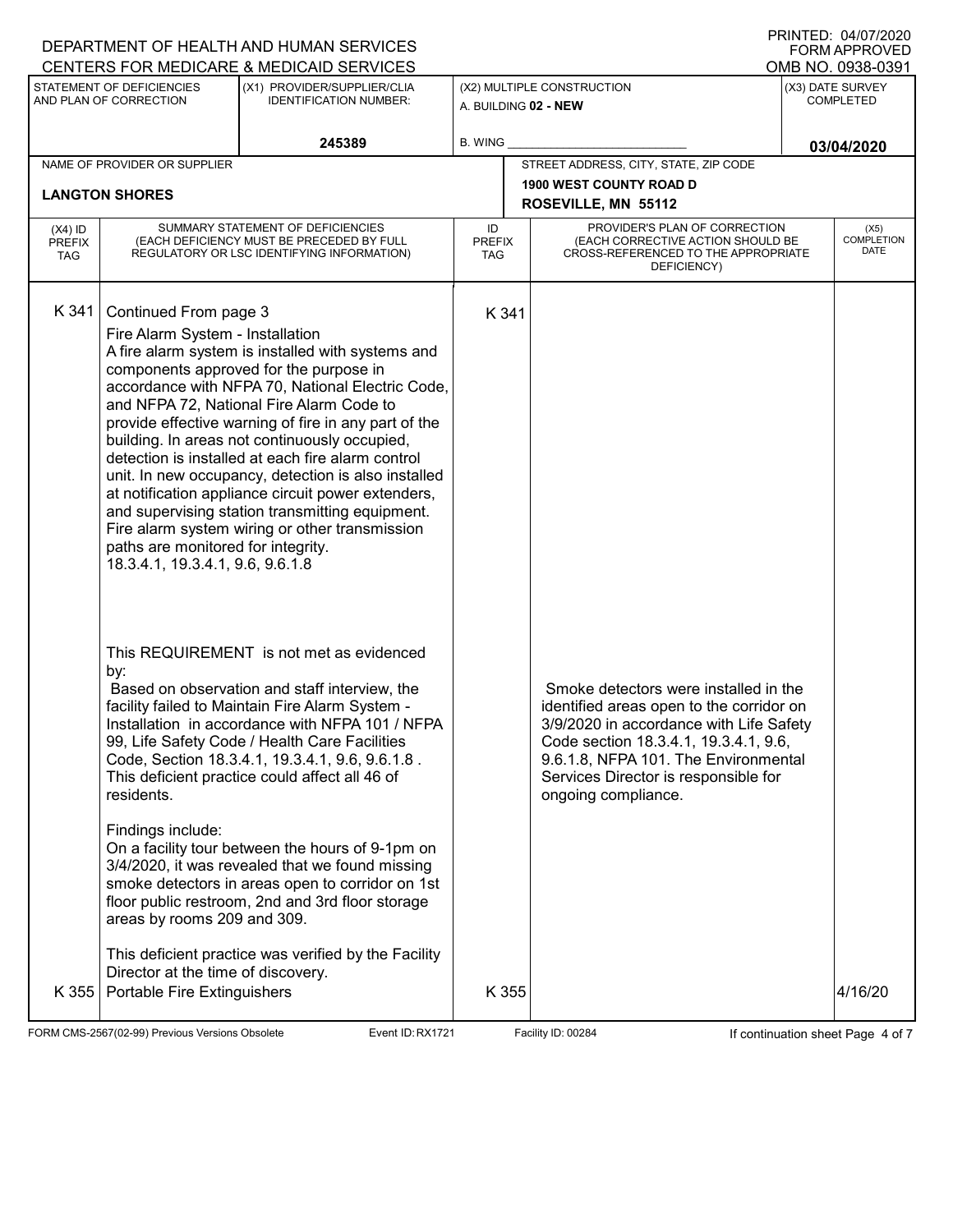| PRINTED: 04/07/2020<br>DEPARTMENT OF HEALTH AND HUMAN SERVICES<br><b>FORM APPROVED</b><br>CENTERS FOR MEDICARE & MEDICAID SERVICES<br>OMB NO. 0938-0391 |                                                                                                                                                                                                                                                                                                                     |                                                                                                                                                                                                                                                                                                                                                                                                                                                                                                                                                                                                                                                                                                                                                                                                                                                                                                                                                                                                                                                                                                                                                                                                         |                                   |                                                                                                                                                                                                                                                                                                                                                                                                                 |                                          |  |  |  |
|---------------------------------------------------------------------------------------------------------------------------------------------------------|---------------------------------------------------------------------------------------------------------------------------------------------------------------------------------------------------------------------------------------------------------------------------------------------------------------------|---------------------------------------------------------------------------------------------------------------------------------------------------------------------------------------------------------------------------------------------------------------------------------------------------------------------------------------------------------------------------------------------------------------------------------------------------------------------------------------------------------------------------------------------------------------------------------------------------------------------------------------------------------------------------------------------------------------------------------------------------------------------------------------------------------------------------------------------------------------------------------------------------------------------------------------------------------------------------------------------------------------------------------------------------------------------------------------------------------------------------------------------------------------------------------------------------------|-----------------------------------|-----------------------------------------------------------------------------------------------------------------------------------------------------------------------------------------------------------------------------------------------------------------------------------------------------------------------------------------------------------------------------------------------------------------|------------------------------------------|--|--|--|
|                                                                                                                                                         | STATEMENT OF DEFICIENCIES<br>AND PLAN OF CORRECTION                                                                                                                                                                                                                                                                 | (X1) PROVIDER/SUPPLIER/CLIA<br><b>IDENTIFICATION NUMBER:</b>                                                                                                                                                                                                                                                                                                                                                                                                                                                                                                                                                                                                                                                                                                                                                                                                                                                                                                                                                                                                                                                                                                                                            |                                   | (X3) DATE SURVEY<br>(X2) MULTIPLE CONSTRUCTION<br><b>COMPLETED</b><br>A. BUILDING 02 - NEW                                                                                                                                                                                                                                                                                                                      |                                          |  |  |  |
|                                                                                                                                                         |                                                                                                                                                                                                                                                                                                                     | 245389                                                                                                                                                                                                                                                                                                                                                                                                                                                                                                                                                                                                                                                                                                                                                                                                                                                                                                                                                                                                                                                                                                                                                                                                  | B. WING                           |                                                                                                                                                                                                                                                                                                                                                                                                                 | 03/04/2020                               |  |  |  |
|                                                                                                                                                         | NAME OF PROVIDER OR SUPPLIER                                                                                                                                                                                                                                                                                        |                                                                                                                                                                                                                                                                                                                                                                                                                                                                                                                                                                                                                                                                                                                                                                                                                                                                                                                                                                                                                                                                                                                                                                                                         |                                   | STREET ADDRESS, CITY, STATE, ZIP CODE                                                                                                                                                                                                                                                                                                                                                                           |                                          |  |  |  |
|                                                                                                                                                         | <b>LANGTON SHORES</b>                                                                                                                                                                                                                                                                                               |                                                                                                                                                                                                                                                                                                                                                                                                                                                                                                                                                                                                                                                                                                                                                                                                                                                                                                                                                                                                                                                                                                                                                                                                         |                                   | <b>1900 WEST COUNTY ROAD D</b>                                                                                                                                                                                                                                                                                                                                                                                  |                                          |  |  |  |
|                                                                                                                                                         |                                                                                                                                                                                                                                                                                                                     |                                                                                                                                                                                                                                                                                                                                                                                                                                                                                                                                                                                                                                                                                                                                                                                                                                                                                                                                                                                                                                                                                                                                                                                                         |                                   | ROSEVILLE, MN 55112                                                                                                                                                                                                                                                                                                                                                                                             |                                          |  |  |  |
| $(X4)$ ID<br><b>PREFIX</b><br><b>TAG</b>                                                                                                                |                                                                                                                                                                                                                                                                                                                     | SUMMARY STATEMENT OF DEFICIENCIES<br>(EACH DEFICIENCY MUST BE PRECEDED BY FULL<br>REGULATORY OR LSC IDENTIFYING INFORMATION)                                                                                                                                                                                                                                                                                                                                                                                                                                                                                                                                                                                                                                                                                                                                                                                                                                                                                                                                                                                                                                                                            | ID<br><b>PREFIX</b><br><b>TAG</b> | PROVIDER'S PLAN OF CORRECTION<br>(EACH CORRECTIVE ACTION SHOULD BE<br>CROSS-REFERENCED TO THE APPROPRIATE<br>DEFICIENCY)                                                                                                                                                                                                                                                                                        | (X5)<br><b>COMPLETION</b><br><b>DATE</b> |  |  |  |
| K 355<br>$SS = C$                                                                                                                                       | Continued From page 4<br>CFR(s): NFPA 101                                                                                                                                                                                                                                                                           |                                                                                                                                                                                                                                                                                                                                                                                                                                                                                                                                                                                                                                                                                                                                                                                                                                                                                                                                                                                                                                                                                                                                                                                                         | K 355                             |                                                                                                                                                                                                                                                                                                                                                                                                                 |                                          |  |  |  |
| K 918<br>$SS = F$                                                                                                                                       | Portable Fire Extinguishers<br>NFPA 10, Standard for Portable Fire<br>Extinguishers.<br>18.3.5.12, 19.3.5.12, NFPA 10<br>by:<br>affect all 50 of the residents.<br>Findings include:<br>install a extinguisher in beauty shop.<br>Director at the time of discovery.<br>CFR(s): NFPA 101<br>Maintenance and Testing | Portable fire extinguishers are selected, installed,<br>inspected, and maintained in accordance with<br>This REQUIREMENT is not met as evidenced<br>Based on (observation, document review and<br>staff interview, the facility failed to Maintain<br>Portable Fire Extinguishers in accordance with<br>(NFPA 101 / NFPA 99), (Life Safety Code / Health<br>Care Facilities Code), Section 18.3.5.12,<br>19.3.5.12, NFPA 10 . This deficient practice could<br>On a facility tour between the hours of 9-1pm on<br>3/4/2020, it was revealed that we found the fire<br>extinguisher need monthly checks completed and<br>This deficient practice was verified by the Facility<br>Electrical Systems - Essential Electric Syste<br>Electrical Systems - Essential Electric System<br>The generator or other alternate power source<br>and associated equipment is capable of supplying<br>service within 10 seconds. If the 10-second<br>criterion is not met during the monthly test, a<br>process shall be provided to annually confirm this<br>capability for the life safety and critical branches.<br>Maintenance and testing of the generator and<br>transfer switches are performed in accordance | K918                              | A fire extinguisher was placed in the<br>beauty salon on 3/9/2020 in accordance<br>with Life Safety Code section 18.3.5.12,<br>19.3.5.12, NFPA 10. Monthly checks of<br>the fire extinguishers have been<br>implemented. The Environmental<br>Services Director will be responsible for<br>ongoing compliance by creating a<br>re-occurring preventive maintenance task<br>request in the PHS work order system | 4/16/20                                  |  |  |  |

FORM CMS-2567(02-99) Previous Versions Obsolete **Reading Event ID: RX1721** Facility ID: 00284 If continuation sheet Page 5 of 7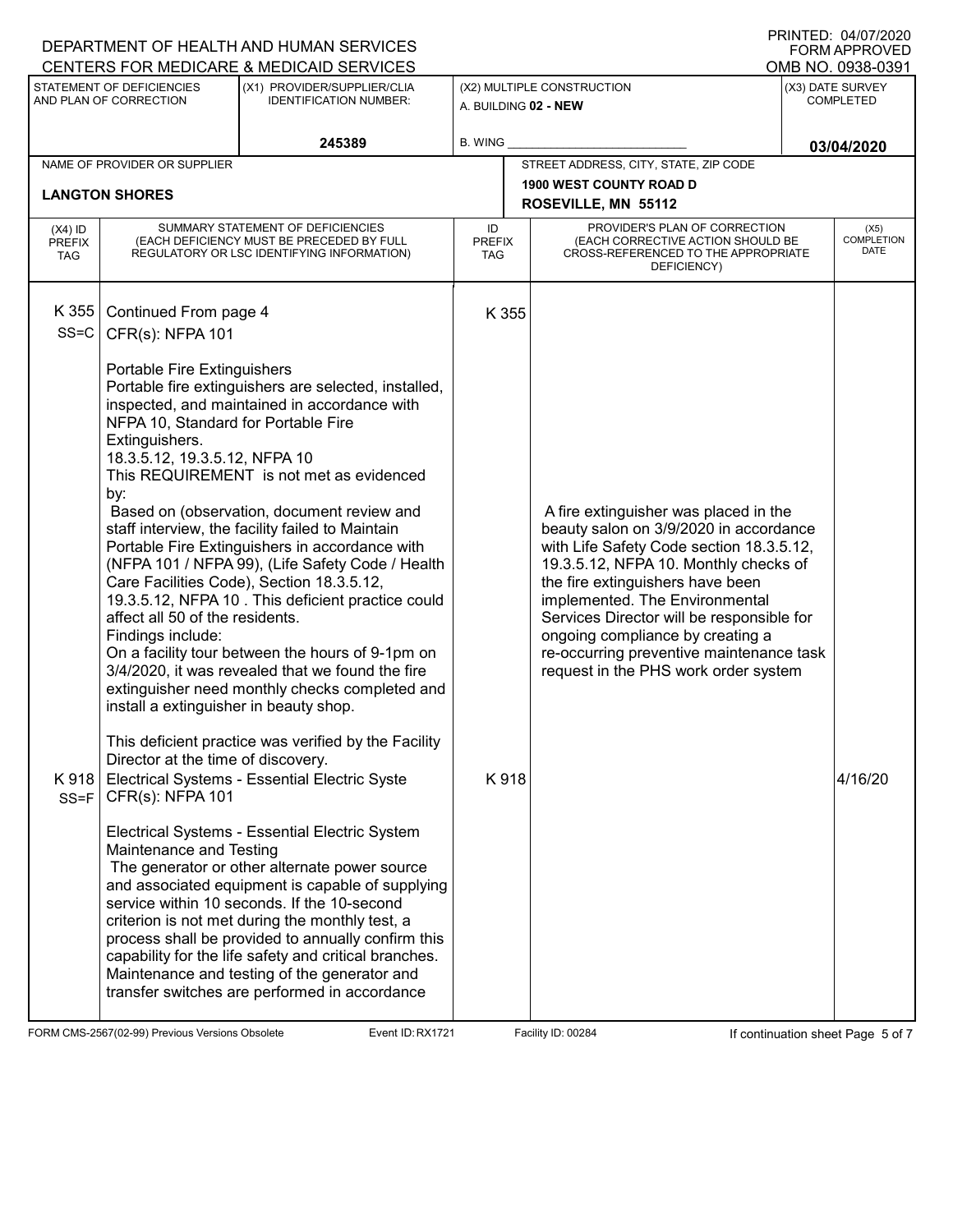| I ININTED. UHUITZUZU<br>DEPARTMENT OF HEALTH AND HUMAN SERVICES<br><b>FORM APPROVED</b><br>CENTERS FOR MEDICARE & MEDICAID SERVICES<br>OMB NO. 0938-0391 |                                                                                                                                                                            |                                                                                                                                                                                                                                                                                                                                                                                                                                                                                                                                                                                                                                                                                                                                                                                                                                                                                                                                                                                                                                                                                                                                                                                                                                                                                                                                                                                                                                                                                                                                                                                                                          |                                                    |      |                                                                                                                                                                                                                                                                                                                                                    |                                      |                                   |  |
|----------------------------------------------------------------------------------------------------------------------------------------------------------|----------------------------------------------------------------------------------------------------------------------------------------------------------------------------|--------------------------------------------------------------------------------------------------------------------------------------------------------------------------------------------------------------------------------------------------------------------------------------------------------------------------------------------------------------------------------------------------------------------------------------------------------------------------------------------------------------------------------------------------------------------------------------------------------------------------------------------------------------------------------------------------------------------------------------------------------------------------------------------------------------------------------------------------------------------------------------------------------------------------------------------------------------------------------------------------------------------------------------------------------------------------------------------------------------------------------------------------------------------------------------------------------------------------------------------------------------------------------------------------------------------------------------------------------------------------------------------------------------------------------------------------------------------------------------------------------------------------------------------------------------------------------------------------------------------------|----------------------------------------------------|------|----------------------------------------------------------------------------------------------------------------------------------------------------------------------------------------------------------------------------------------------------------------------------------------------------------------------------------------------------|--------------------------------------|-----------------------------------|--|
|                                                                                                                                                          |                                                                                                                                                                            |                                                                                                                                                                                                                                                                                                                                                                                                                                                                                                                                                                                                                                                                                                                                                                                                                                                                                                                                                                                                                                                                                                                                                                                                                                                                                                                                                                                                                                                                                                                                                                                                                          |                                                    |      |                                                                                                                                                                                                                                                                                                                                                    |                                      |                                   |  |
|                                                                                                                                                          | STATEMENT OF DEFICIENCIES<br>AND PLAN OF CORRECTION                                                                                                                        | (X1) PROVIDER/SUPPLIER/CLIA<br><b>IDENTIFICATION NUMBER:</b>                                                                                                                                                                                                                                                                                                                                                                                                                                                                                                                                                                                                                                                                                                                                                                                                                                                                                                                                                                                                                                                                                                                                                                                                                                                                                                                                                                                                                                                                                                                                                             | (X2) MULTIPLE CONSTRUCTION<br>A. BUILDING 02 - NEW |      |                                                                                                                                                                                                                                                                                                                                                    | (X3) DATE SURVEY<br><b>COMPLETED</b> |                                   |  |
|                                                                                                                                                          |                                                                                                                                                                            | 245389                                                                                                                                                                                                                                                                                                                                                                                                                                                                                                                                                                                                                                                                                                                                                                                                                                                                                                                                                                                                                                                                                                                                                                                                                                                                                                                                                                                                                                                                                                                                                                                                                   | <b>B. WING</b>                                     |      |                                                                                                                                                                                                                                                                                                                                                    |                                      | 03/04/2020                        |  |
|                                                                                                                                                          | NAME OF PROVIDER OR SUPPLIER                                                                                                                                               |                                                                                                                                                                                                                                                                                                                                                                                                                                                                                                                                                                                                                                                                                                                                                                                                                                                                                                                                                                                                                                                                                                                                                                                                                                                                                                                                                                                                                                                                                                                                                                                                                          |                                                    |      | STREET ADDRESS, CITY, STATE, ZIP CODE                                                                                                                                                                                                                                                                                                              |                                      |                                   |  |
|                                                                                                                                                          | <b>LANGTON SHORES</b>                                                                                                                                                      |                                                                                                                                                                                                                                                                                                                                                                                                                                                                                                                                                                                                                                                                                                                                                                                                                                                                                                                                                                                                                                                                                                                                                                                                                                                                                                                                                                                                                                                                                                                                                                                                                          |                                                    |      | <b>1900 WEST COUNTY ROAD D</b>                                                                                                                                                                                                                                                                                                                     |                                      |                                   |  |
|                                                                                                                                                          |                                                                                                                                                                            |                                                                                                                                                                                                                                                                                                                                                                                                                                                                                                                                                                                                                                                                                                                                                                                                                                                                                                                                                                                                                                                                                                                                                                                                                                                                                                                                                                                                                                                                                                                                                                                                                          |                                                    |      | ROSEVILLE, MN 55112                                                                                                                                                                                                                                                                                                                                |                                      |                                   |  |
| $(X4)$ ID<br><b>PREFIX</b><br><b>TAG</b>                                                                                                                 | SUMMARY STATEMENT OF DEFICIENCIES<br>(EACH DEFICIENCY MUST BE PRECEDED BY FULL<br>REGULATORY OR LSC IDENTIFYING INFORMATION)                                               |                                                                                                                                                                                                                                                                                                                                                                                                                                                                                                                                                                                                                                                                                                                                                                                                                                                                                                                                                                                                                                                                                                                                                                                                                                                                                                                                                                                                                                                                                                                                                                                                                          | ID<br><b>PREFIX</b><br><b>TAG</b>                  |      | PROVIDER'S PLAN OF CORRECTION<br>(EACH CORRECTIVE ACTION SHOULD BE<br>CROSS-REFERENCED TO THE APPROPRIATE<br>DEFICIENCY)                                                                                                                                                                                                                           |                                      | (X5)<br>COMPLETION<br><b>DATE</b> |  |
| K918                                                                                                                                                     | Continued From page 5<br>with NFPA 110.<br>program for periodically exercising the<br>installations.<br>111, 700.10 (NFPA 70)<br>by:<br>Findings include:<br>new generator | Generator sets are inspected weekly, exercised<br>under load 30 minutes 12 times a year in 20-40<br>day intervals, and exercised once every 36<br>months for 4 continuous hours. Scheduled test<br>under load conditions include a complete<br>simulated cold start and automatic or manual<br>transfer of all EES loads, and are conducted by<br>competent personnel. Maintenance and testing of<br>stored energy power sources (Type 3 EES) are in<br>accordance with NFPA 111. Main and feeder<br>circuit breakers are inspected annually, and a<br>components is established according to<br>manufacturer requirements. Written records of<br>maintenance and testing are maintained and<br>readily available. EES electrical panels and<br>circuits are marked, readily identifiable, and<br>separate from normal power circuits. Minimizing<br>the possibility of damage of the emergency power<br>source is a design consideration for new<br>6.4.4, 6.5.4, 6.6.4 (NFPA 99), NFPA 110, NFPA<br>This REQUIREMENT is not met as evidenced<br>Based on document review and staff interview,<br>the facility failed to Maintain Electrical Systems -<br>Essential Electric System Maintenance and<br>Testing in accordance with NFPA 101 / NFPA 99,<br>Life Safety Code / Health Care Facilities Code,<br>Section 6.4.4, 6.5.4, 6.6.4 (NFPA 99), NFPA 110,<br>NFPA 111, 700.10 (NFPA 70). This deficient<br>practice could affect all 46 of residents.<br>On a facility tour between the hours of (9-1pm) on<br>3/4/2020, it was revealed that the Facility has not<br>completed the weekly and monthly checks on the |                                                    | K918 | Weekly and Monthly generator checks<br>have been implemented in accordance<br>with Life Safety Code section 6.4.4, 6.5.4,<br>6.6.4, NFPA 99 and NFPA 70. The<br>Environmental Services Director will be<br>responsible for ongoing compliance by<br>creating a re-occurring preventive<br>maintenance task request in the PHS<br>work order system |                                      |                                   |  |

FORM CMS-2567(02-99) Previous Versions Obsolete **Reading Line Continuation Sheet Page 6 of 7** Event ID: RX1721 Reading ID: 00284 If continuation sheet Page 6 of 7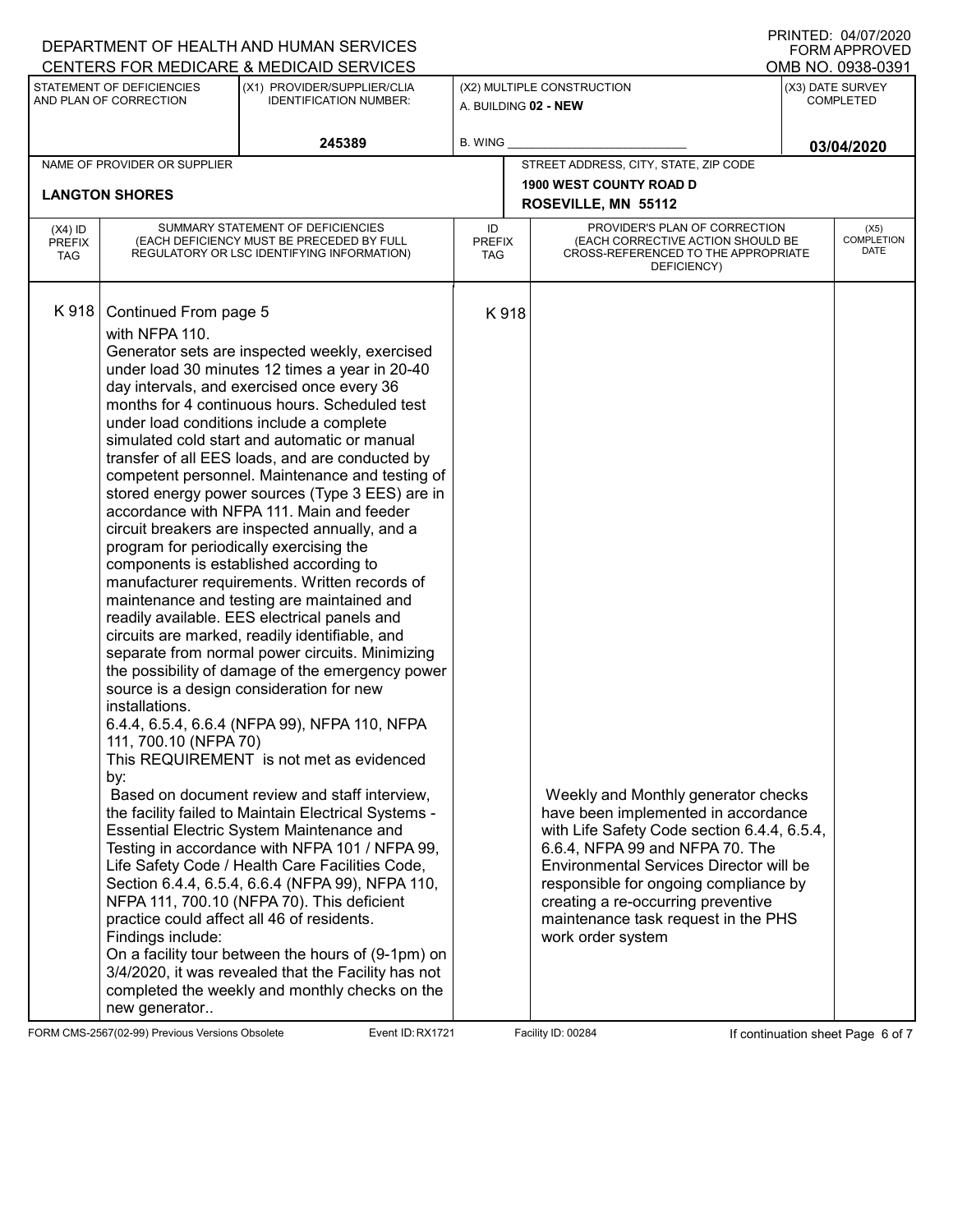|                                                                                                                     | $\overline{1}$ INTITLD. $U + \overline{1}U + \overline{2}UZU$<br>DEPARTMENT OF HEALTH AND HUMAN SERVICES<br>FORM APPROVED    |                                                      |                                       |                               |                                                                                                                          |                                     |                   |  |
|---------------------------------------------------------------------------------------------------------------------|------------------------------------------------------------------------------------------------------------------------------|------------------------------------------------------|---------------------------------------|-------------------------------|--------------------------------------------------------------------------------------------------------------------------|-------------------------------------|-------------------|--|
|                                                                                                                     |                                                                                                                              | CENTERS FOR MEDICARE & MEDICAID SERVICES             |                                       |                               |                                                                                                                          |                                     | OMB NO. 0938-0391 |  |
| STATEMENT OF DEFICIENCIES<br>(X1) PROVIDER/SUPPLIER/CLIA<br>AND PLAN OF CORRECTION<br><b>IDENTIFICATION NUMBER:</b> |                                                                                                                              | (X2) MULTIPLE CONSTRUCTION<br>A. BUILDING 02 - NEW   |                                       | (X3) DATE SURVEY<br>COMPLETED |                                                                                                                          |                                     |                   |  |
| 245389                                                                                                              |                                                                                                                              |                                                      | <b>B. WING</b>                        |                               |                                                                                                                          |                                     | 03/04/2020        |  |
| NAME OF PROVIDER OR SUPPLIER                                                                                        |                                                                                                                              |                                                      | STREET ADDRESS, CITY, STATE, ZIP CODE |                               |                                                                                                                          |                                     |                   |  |
|                                                                                                                     | <b>LANGTON SHORES</b>                                                                                                        |                                                      | 1900 WEST COUNTY ROAD D               |                               |                                                                                                                          |                                     |                   |  |
|                                                                                                                     |                                                                                                                              |                                                      | ROSEVILLE, MN 55112                   |                               |                                                                                                                          |                                     |                   |  |
| $(X4)$ ID<br>PREFIX<br><b>TAG</b>                                                                                   | SUMMARY STATEMENT OF DEFICIENCIES<br>(EACH DEFICIENCY MUST BE PRECEDED BY FULL<br>REGULATORY OR LSC IDENTIFYING INFORMATION) |                                                      | ID<br>PREFIX<br><b>TAG</b>            |                               | PROVIDER'S PLAN OF CORRECTION<br>(EACH CORRECTIVE ACTION SHOULD BE<br>CROSS-REFERENCED TO THE APPROPRIATE<br>DEFICIENCY) | $(X5)$<br>COMPLETION<br><b>DATE</b> |                   |  |
| K 918                                                                                                               | Continued From page 6<br>Director at the time of discovery.                                                                  | This deficient practice was verified by the Facility |                                       | K918                          |                                                                                                                          |                                     |                   |  |
|                                                                                                                     |                                                                                                                              |                                                      |                                       |                               |                                                                                                                          |                                     |                   |  |

FORM CMS-2567(02-99) Previous Versions Obsolete **Recent ID: RX1721** Event ID: RX1721 Facility ID: 00284 If continuation sheet Page 7 of 7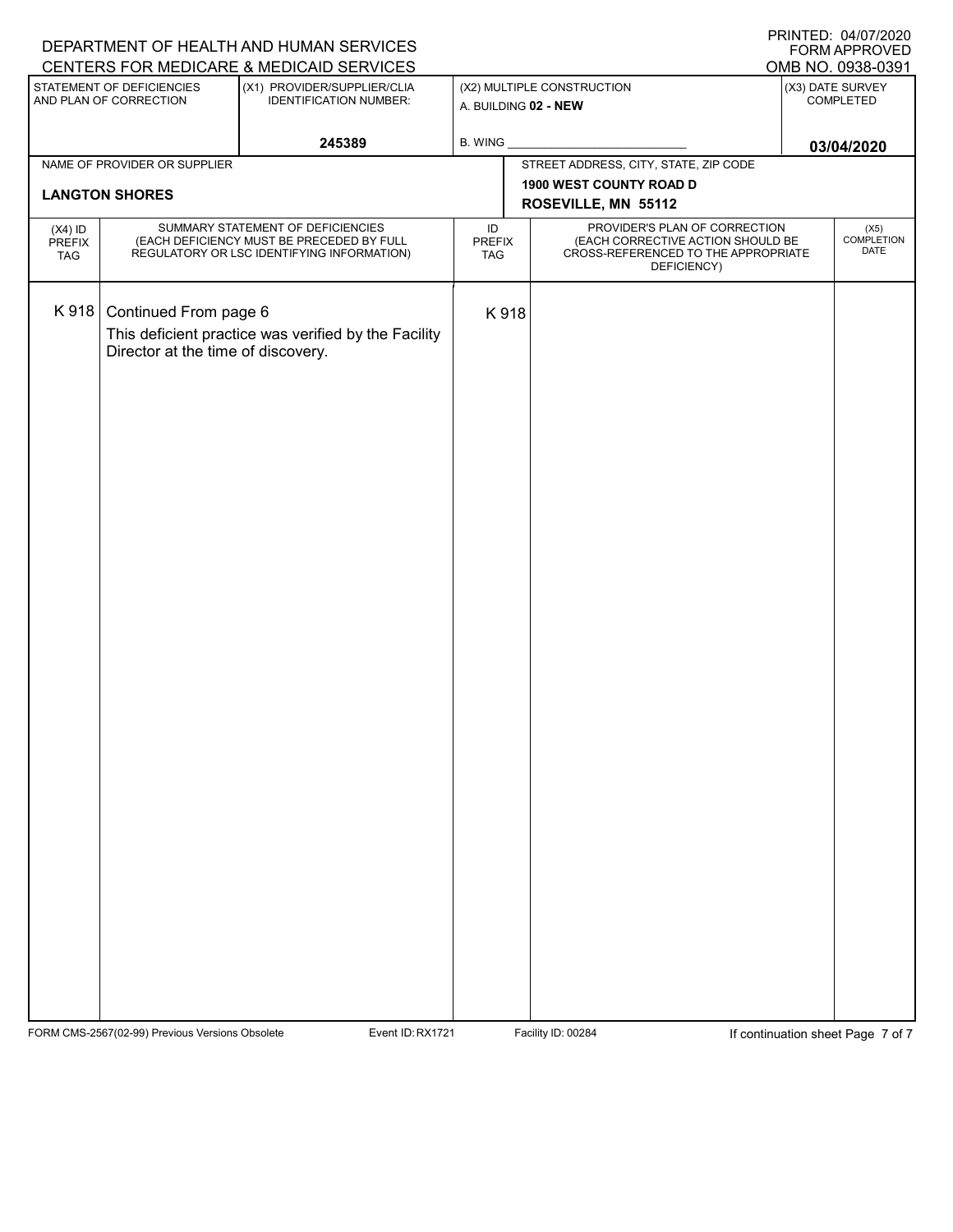

Electronically delivered March 28, 2020

Administrator Langton Shores 1900 West County Road D Roseville, MN 55112

Re: State Nursing Home Licensing Orders Event ID: RX1711

Dear Administrator:

The above facility was surveyed on March 2, 2020 through March 5, 2020 for the purpose of assessing compliance with Minnesota Department of Health Nursing Home Rules and Statutes. At the time of the survey, the survey team from the Minnesota Department of Health ‐ Health Regulation Division noted one or more violations of these rules or statutes that are issued in accordance with Minn. Stat. § 144.653 and/or Minn. Stat. § 144A.10. If, upon reinspection, it is found that the deficiency or deficiencies cited herein are not corrected, a civil fine for each deficiency not corrected shall be assessed in accordance with a schedule of fines promulgated by rule and/or statute of the Minnesota Department of Health.

To assist in complying with the correction order(s), a "suggested method of correction" has been added. This provision is being suggested as one method that you can follow to correct the cited deficiency. Please remember that this provision is only a suggestion and you are not required to follow it. Failure to follow the suggested method will not result in the issuance of a penalty assessment. You are reminded, however, that regardless of the method used, correction of the order within the established time frame is required. The "suggested method of correction" is for your information and assistance only.

You have agreed to participate in the electronic receipt of State licensure orders consistent with the Minnesota Department of Health Informational Bulletin 14‐01, available at

https://www.health.state.mn.us/facilities/regulation/infobulletins/ib04\_8.html. The State licensing orders are delineated on the Minnesota Department of Health State Form and are being delivered to you electronically. The Minnesota Department of Health is documenting the State Licensing Correction Orders using federal software. Tag numbers have been assigned to Minnesota state statutes/rules for Nursing Homes.

The assigned tag number appears in the far left column entitled "ID Prefix Tag." The state statute/rule number and the corresponding text of the state statute/rule out of compliance is listed in the "Summary Statement of Deficiencies" column and replaces the "To Comply" portion of the correction order. This column also includes the findings that are in violation of the state statute or rule after the statement, "This MN Requirement is not met as evidenced by." Following the surveyors findings are the Suggested Method of Correction and the Time Period For Correction.

PLEASE DISREGARD THE HEADING OF THE FOURTH COLUMN WHICH STATES, "PROVIDER'S PLAN OF CORRECTION." THIS APPLIES TO FEDERAL DEFICIENCIES ONLY. THIS WILL APPEAR ON EACH PAGE.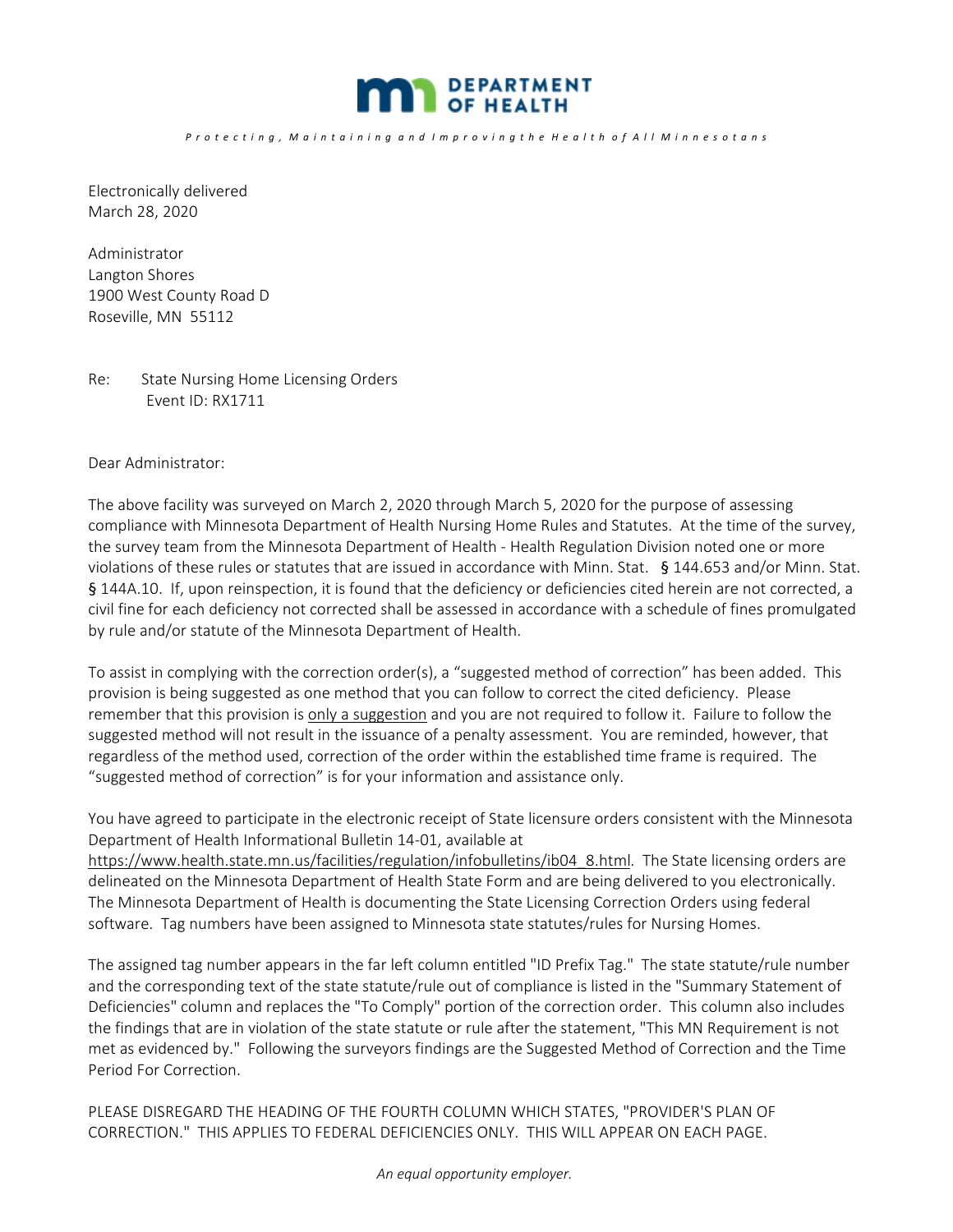Langton Shores March 28, 2020 Page 2

THERE IS NO REQUIREMENT TO SUBMIT A PLAN OF CORRECTION FOR VIOLATIONS OF MINNESOTA STATE STATUTES/RULES.

Although no plan of correction is necessary for State Statutes/Rules, please enter the word "corrected" in the box available for text. You must then indicate in the electronic State licensure process, under the heading completion date, the date your orders will be corrected prior to electronically submitting to the Minnesota Department of Health. We urge you to review these orders carefully, item by item, and if you find that any of the orders are not in accordance with your understanding at the time of the exit conference following the survey, you should immediately contact:

> Susanne Reuss, Unit Supervisor Metro C Survey Team Licensing and Certification Program Health Regulation Division Minnesota Department of Health 85 East Seventh Place, Suite 220 P.O. Box 64900 Saint Paul, Minnesota 55164‐0900 Email: susanne.reuss@state.mn.us Phone: (651) 201‐3793

You may request a hearing on any assessments that may result from non-compliance with these orders provided that a written request is made to the Department within 15 days of receipt of a notice of assessment for non‐compliance.

Please note it is your responsibility to share the information contained in this letter and the results of this visit with the President of your facility's Governing Body.

Please feel free to call me with any questions.

 $\sim$   $\sim$   $\sim$ 

Melissa Poepping, Health Program Representative Senior Program Assurance | Licensing and Certification Minnesota Department of Health P.O. Box 64970 Saint Paul, Minnesota 55164‐0970 Phone: 651‐201‐4117 Email: melissa.poepping@state.mn.us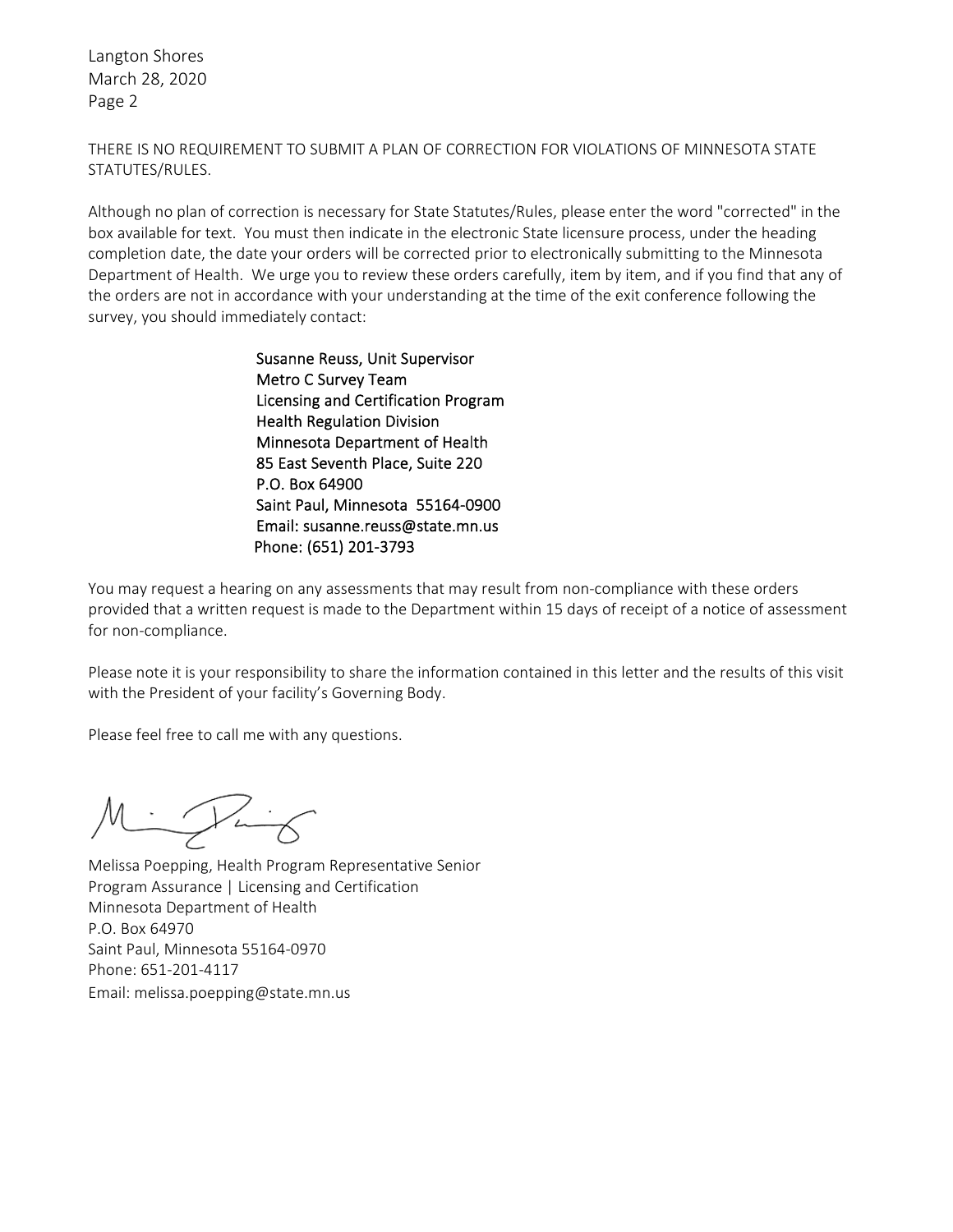|                                          | Minnesota Department of Health                      |                                                                                                                                                                                                                                                                                                                                                                                                                                                                                                                |                                                         |                                                                                                                          |                 |                                      |  |
|------------------------------------------|-----------------------------------------------------|----------------------------------------------------------------------------------------------------------------------------------------------------------------------------------------------------------------------------------------------------------------------------------------------------------------------------------------------------------------------------------------------------------------------------------------------------------------------------------------------------------------|---------------------------------------------------------|--------------------------------------------------------------------------------------------------------------------------|-----------------|--------------------------------------|--|
|                                          | STATEMENT OF DEFICIENCIES<br>AND PLAN OF CORRECTION | (X1) PROVIDER/SUPPLIER/CLIA<br><b>IDENTIFICATION NUMBER:</b>                                                                                                                                                                                                                                                                                                                                                                                                                                                   | (X2) MULTIPLE CONSTRUCTION<br>A. BUILDING: A. BUILDING: |                                                                                                                          |                 | (X3) DATE SURVEY<br><b>COMPLETED</b> |  |
|                                          |                                                     | 00284                                                                                                                                                                                                                                                                                                                                                                                                                                                                                                          |                                                         | B. WING <b>Example 20</b>                                                                                                | C<br>03/05/2020 |                                      |  |
| NAME OF PROVIDER OR SUPPLIER             |                                                     |                                                                                                                                                                                                                                                                                                                                                                                                                                                                                                                |                                                         | STREET ADDRESS, CITY, STATE, ZIP CODE                                                                                    |                 |                                      |  |
|                                          | <b>LANGTON SHORES</b>                               |                                                                                                                                                                                                                                                                                                                                                                                                                                                                                                                | 1900 WEST COUNTY ROAD D<br>ROSEVILLE, MN 55112          |                                                                                                                          |                 |                                      |  |
| $(X4)$ ID<br><b>PREFIX</b><br><b>TAG</b> |                                                     | SUMMARY STATEMENT OF DEFICIENCIES<br>(EACH DEFICIENCY MUST BE PRECEDED BY FULL<br>REGULATORY OR LSC IDENTIFYING INFORMATION)                                                                                                                                                                                                                                                                                                                                                                                   | ID<br><b>PREFIX</b><br><b>TAG</b>                       | PROVIDER'S PLAN OF CORRECTION<br>(EACH CORRECTIVE ACTION SHOULD BE<br>CROSS-REFERENCED TO THE APPROPRIATE<br>DEFICIENCY) |                 | (X5)<br>COMPLETE<br>DATE             |  |
|                                          | 2 000 Initial Comments                              |                                                                                                                                                                                                                                                                                                                                                                                                                                                                                                                | 2 0 0 0                                                 |                                                                                                                          |                 |                                      |  |
|                                          |                                                     | *****ATTENTION******                                                                                                                                                                                                                                                                                                                                                                                                                                                                                           |                                                         |                                                                                                                          |                 |                                      |  |
|                                          |                                                     | NH LICENSING CORRECTION ORDER                                                                                                                                                                                                                                                                                                                                                                                                                                                                                  |                                                         |                                                                                                                          |                 |                                      |  |
|                                          | the Minnesota Department of Health.                 | In accordance with Minnesota Statute, section<br>144A.10, this correction order has been issued<br>pursuant to a survey. If, upon reinspection, it is<br>found that the deficiency or deficiencies cited<br>herein are not corrected, a fine for each violation<br>not corrected shall be assessed in accordance<br>with a schedule of fines promulgated by rule of                                                                                                                                            |                                                         |                                                                                                                          |                 |                                      |  |
|                                          | corrected.                                          | Determination of whether a violation has been<br>corrected requires compliance with all<br>requirements of the rule provided at the tag<br>number and MN Rule number indicated below.<br>When a rule contains several items, failure to<br>comply with any of the items will be considered<br>lack of compliance. Lack of compliance upon<br>re-inspection with any item of multi-part rule will<br>result in the assessment of a fine even if the item<br>that was violated during the initial inspection was |                                                         |                                                                                                                          |                 |                                      |  |
|                                          |                                                     | You may request a hearing on any assessments<br>that may result from non-compliance with these<br>orders provided that a written request is made to<br>the Department within 15 days of receipt of a<br>notice of assessment for non-compliance.                                                                                                                                                                                                                                                               |                                                         |                                                                                                                          |                 |                                      |  |
|                                          | <b>INITIAL COMMENTS:</b>                            | On 3/2/20 through 3/5/20, surveyors of this<br>Department's staff visited the above provider and<br>the following correction orders were issued.<br>In addition, complaint H53899053C and                                                                                                                                                                                                                                                                                                                      |                                                         |                                                                                                                          |                 |                                      |  |
|                                          | substantiated.                                      | H5389054C were investigated and not                                                                                                                                                                                                                                                                                                                                                                                                                                                                            |                                                         |                                                                                                                          |                 |                                      |  |
|                                          | Minnesota Department of Health                      | LABORATORY DIRECTOR'S OR PROVIDER/SUPPLIER REPRESENTATIVE'S SIGNATURE                                                                                                                                                                                                                                                                                                                                                                                                                                          |                                                         | <b>TITLE</b>                                                                                                             |                 | (X6) DATE                            |  |
|                                          | <b>Electronically Signed</b>                        |                                                                                                                                                                                                                                                                                                                                                                                                                                                                                                                |                                                         |                                                                                                                          |                 | 04/06/20                             |  |
| <b>STATE FORM</b>                        |                                                     |                                                                                                                                                                                                                                                                                                                                                                                                                                                                                                                | 6899                                                    | RX1711                                                                                                                   |                 | If continuation sheet 1 of 5         |  |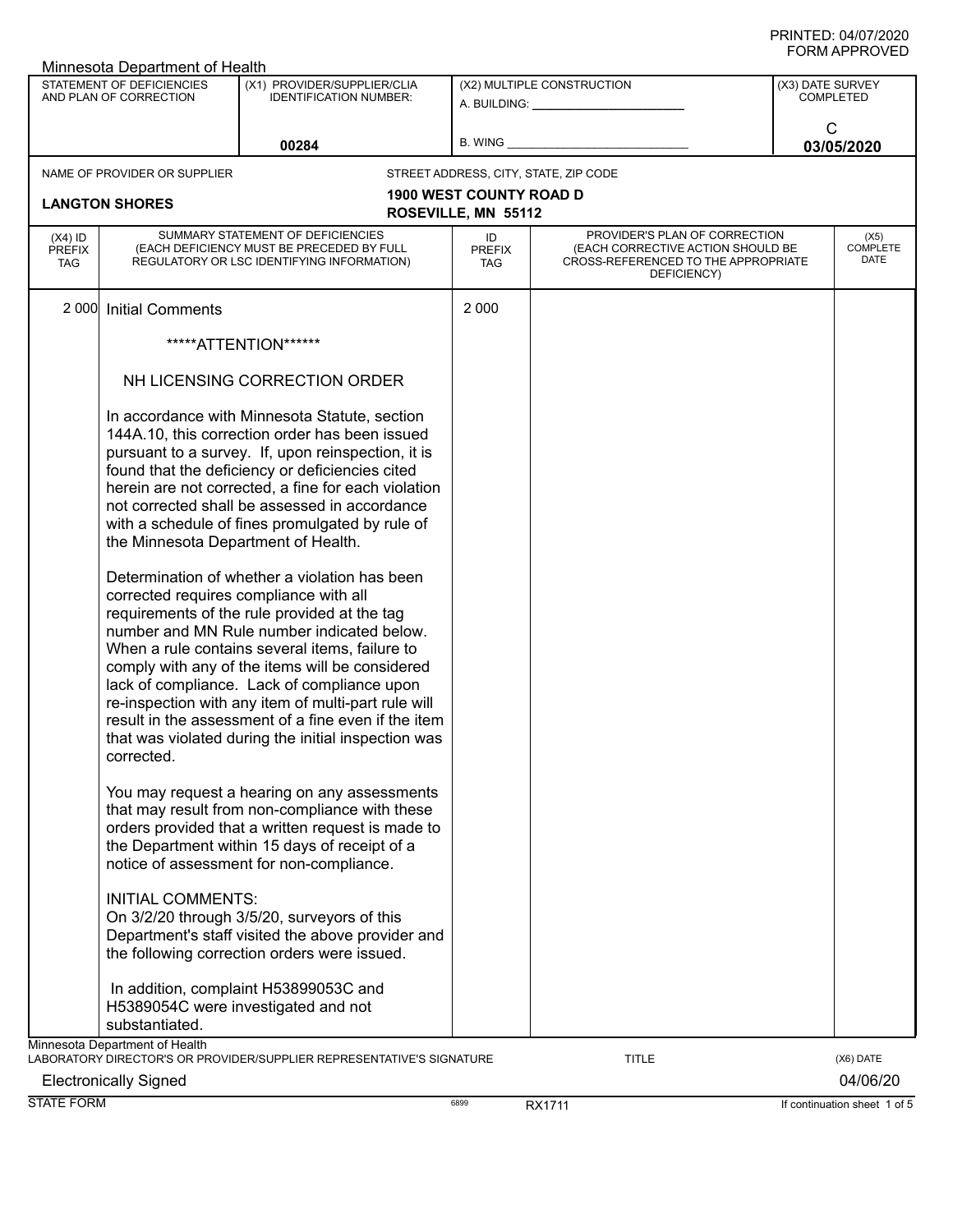|                                          | Minnesota Department of Health                                                                                                                                              |                                                                                                                                                                                                                                                                                                                                                                                                                                                                                                                                                                                                                                                                                                                                                                                                                                                                                                                                                                                                                                                                                                                                                                                                                                                                                                                                                                                                                                                                                                                                                                         |                                   |                                                                                                                          |                                      |                                 |
|------------------------------------------|-----------------------------------------------------------------------------------------------------------------------------------------------------------------------------|-------------------------------------------------------------------------------------------------------------------------------------------------------------------------------------------------------------------------------------------------------------------------------------------------------------------------------------------------------------------------------------------------------------------------------------------------------------------------------------------------------------------------------------------------------------------------------------------------------------------------------------------------------------------------------------------------------------------------------------------------------------------------------------------------------------------------------------------------------------------------------------------------------------------------------------------------------------------------------------------------------------------------------------------------------------------------------------------------------------------------------------------------------------------------------------------------------------------------------------------------------------------------------------------------------------------------------------------------------------------------------------------------------------------------------------------------------------------------------------------------------------------------------------------------------------------------|-----------------------------------|--------------------------------------------------------------------------------------------------------------------------|--------------------------------------|---------------------------------|
|                                          | STATEMENT OF DEFICIENCIES<br>AND PLAN OF CORRECTION                                                                                                                         | (X1) PROVIDER/SUPPLIER/CLIA<br><b>IDENTIFICATION NUMBER:</b>                                                                                                                                                                                                                                                                                                                                                                                                                                                                                                                                                                                                                                                                                                                                                                                                                                                                                                                                                                                                                                                                                                                                                                                                                                                                                                                                                                                                                                                                                                            | (X2) MULTIPLE CONSTRUCTION        |                                                                                                                          | (X3) DATE SURVEY<br><b>COMPLETED</b> |                                 |
| 00284                                    |                                                                                                                                                                             | <b>B. WING</b>                                                                                                                                                                                                                                                                                                                                                                                                                                                                                                                                                                                                                                                                                                                                                                                                                                                                                                                                                                                                                                                                                                                                                                                                                                                                                                                                                                                                                                                                                                                                                          |                                   | C<br>03/05/2020                                                                                                          |                                      |                                 |
|                                          | NAME OF PROVIDER OR SUPPLIER                                                                                                                                                |                                                                                                                                                                                                                                                                                                                                                                                                                                                                                                                                                                                                                                                                                                                                                                                                                                                                                                                                                                                                                                                                                                                                                                                                                                                                                                                                                                                                                                                                                                                                                                         |                                   | STREET ADDRESS, CITY, STATE, ZIP CODE                                                                                    |                                      |                                 |
|                                          | <b>LANGTON SHORES</b>                                                                                                                                                       |                                                                                                                                                                                                                                                                                                                                                                                                                                                                                                                                                                                                                                                                                                                                                                                                                                                                                                                                                                                                                                                                                                                                                                                                                                                                                                                                                                                                                                                                                                                                                                         | <b>1900 WEST COUNTY ROAD D</b>    |                                                                                                                          |                                      |                                 |
|                                          |                                                                                                                                                                             |                                                                                                                                                                                                                                                                                                                                                                                                                                                                                                                                                                                                                                                                                                                                                                                                                                                                                                                                                                                                                                                                                                                                                                                                                                                                                                                                                                                                                                                                                                                                                                         | ROSEVILLE, MN 55112               |                                                                                                                          |                                      |                                 |
| $(X4)$ ID<br><b>PREFIX</b><br><b>TAG</b> | SUMMARY STATEMENT OF DEFICIENCIES<br>(EACH DEFICIENCY MUST BE PRECEDED BY FULL<br>REGULATORY OR LSC IDENTIFYING INFORMATION)                                                |                                                                                                                                                                                                                                                                                                                                                                                                                                                                                                                                                                                                                                                                                                                                                                                                                                                                                                                                                                                                                                                                                                                                                                                                                                                                                                                                                                                                                                                                                                                                                                         | ID<br><b>PREFIX</b><br><b>TAG</b> | PROVIDER'S PLAN OF CORRECTION<br>(EACH CORRECTIVE ACTION SHOULD BE<br>CROSS-REFERENCED TO THE APPROPRIATE<br>DEFICIENCY) |                                      | (X5)<br><b>COMPLETE</b><br>DATE |
| 2 0 0 0                                  | Continued From page 1                                                                                                                                                       |                                                                                                                                                                                                                                                                                                                                                                                                                                                                                                                                                                                                                                                                                                                                                                                                                                                                                                                                                                                                                                                                                                                                                                                                                                                                                                                                                                                                                                                                                                                                                                         | 2 0 0 0                           |                                                                                                                          |                                      |                                 |
|                                          | Time period for Correction.<br>the Minnesota Department of Health<br>delineated on the attached Minnesota<br>Minnesota Department of Health.<br>FOURTH COLUMN WHICH STATES, | Minnesota Department of Health is documenting<br>the State Licensing Correction Orders using<br>federal software. Tag numbers have been<br>assigned to Minnesota state statutes/rules for<br>Nursing Homes. The assigned tag number<br>appears in the far left column entitled "ID Prefix<br>Tag." The state statute/rule out of compliance is<br>listed in the "Summary Statement of Deficiencies"<br>column and replaces the "To Comply" portion of<br>the correction order. This column also includes<br>the findings which are in violation of the state<br>statute after the statement, "This Rule is not met<br>as evidence by." Following the surveyors findings<br>are the Suggested Method of Correction and<br>You have agreed to participate in the electronic<br>receipt of State licensure orders consistent with<br>Informational Bulletin 14-01, available at<br>http://www.health.state.mn.us/divs/fpc/profinfo/inf<br>obul.htm The State licensing orders are<br>Department of Health orders being submitted to<br>you electronically. Although no plan of correction<br>is necessary for State Statutes/Rules, please<br>enter the word "corrected" in the box available for<br>text. You must then indicate in the electronic<br>State licensure process, under the heading<br>completion date, the date your orders will be<br>corrected prior to electronically submitting to the<br>PLEASE DISREGARD THE HEADING OF THE<br>"PROVIDER'S PLAN OF CORRECTION." THIS<br>APPLIES TO FEDERAL DEFICIENCIES ONLY.<br>THIS WILL APPEAR ON EACH PAGE. THERE |                                   |                                                                                                                          |                                      |                                 |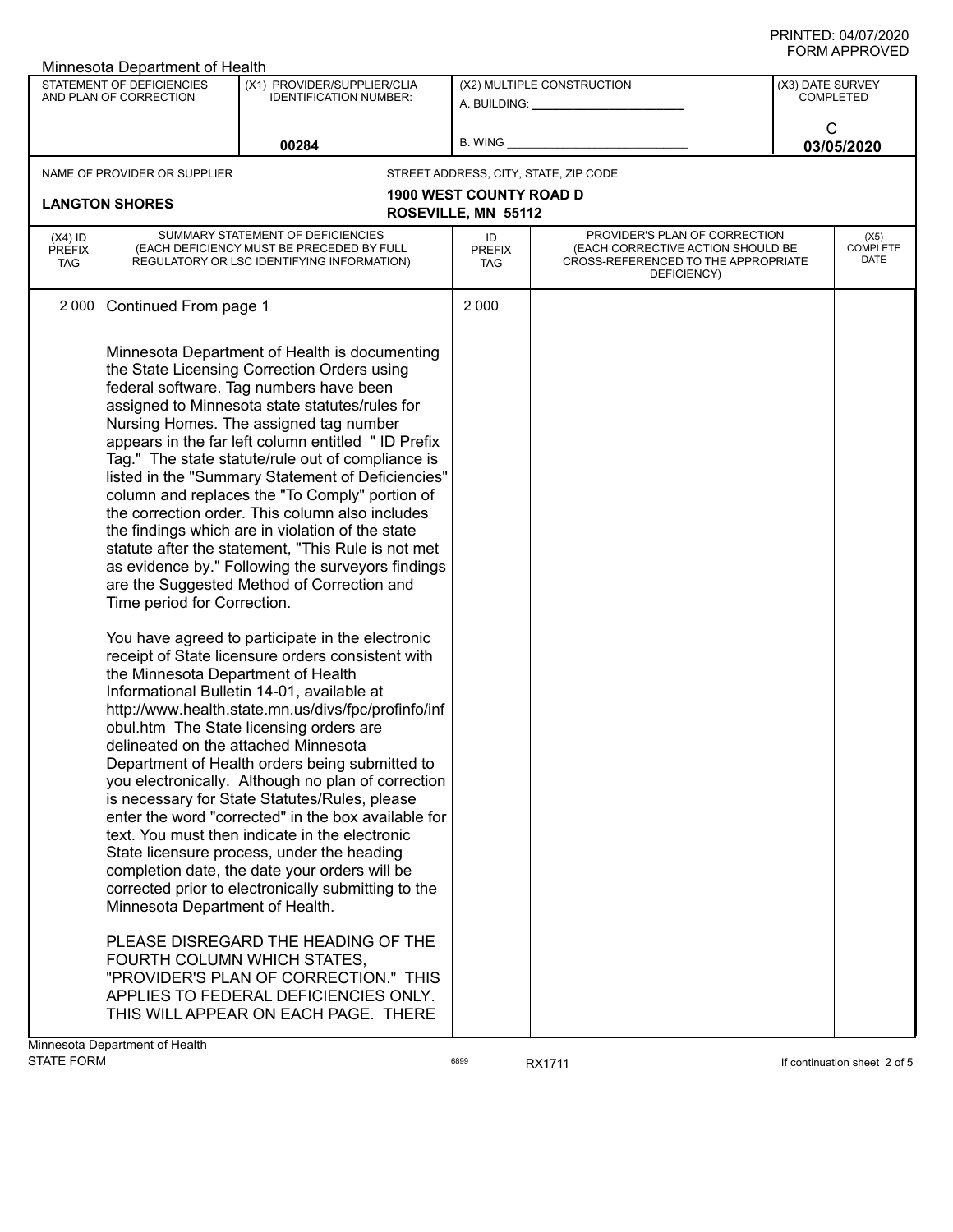|                                          | STATEMENT OF DEFICIENCIES<br>AND PLAN OF CORRECTION                                                                                                                                                                                                                                                                                                                                                                                                                                                                                                                                                                                                                                                                                                                                   | (X1) PROVIDER/SUPPLIER/CLIA<br><b>IDENTIFICATION NUMBER:</b>                                                                                                                                                                                                                              |                                                         |                                                                                                                          |                                      |                                 |  |
|------------------------------------------|---------------------------------------------------------------------------------------------------------------------------------------------------------------------------------------------------------------------------------------------------------------------------------------------------------------------------------------------------------------------------------------------------------------------------------------------------------------------------------------------------------------------------------------------------------------------------------------------------------------------------------------------------------------------------------------------------------------------------------------------------------------------------------------|-------------------------------------------------------------------------------------------------------------------------------------------------------------------------------------------------------------------------------------------------------------------------------------------|---------------------------------------------------------|--------------------------------------------------------------------------------------------------------------------------|--------------------------------------|---------------------------------|--|
|                                          |                                                                                                                                                                                                                                                                                                                                                                                                                                                                                                                                                                                                                                                                                                                                                                                       |                                                                                                                                                                                                                                                                                           | (X2) MULTIPLE CONSTRUCTION<br>A. BUILDING: A. BUILDING: |                                                                                                                          | (X3) DATE SURVEY<br><b>COMPLETED</b> |                                 |  |
|                                          |                                                                                                                                                                                                                                                                                                                                                                                                                                                                                                                                                                                                                                                                                                                                                                                       | 00284                                                                                                                                                                                                                                                                                     |                                                         |                                                                                                                          |                                      | C<br>03/05/2020                 |  |
|                                          | NAME OF PROVIDER OR SUPPLIER                                                                                                                                                                                                                                                                                                                                                                                                                                                                                                                                                                                                                                                                                                                                                          |                                                                                                                                                                                                                                                                                           |                                                         | STREET ADDRESS, CITY, STATE, ZIP CODE                                                                                    |                                      |                                 |  |
| <b>LANGTON SHORES</b>                    |                                                                                                                                                                                                                                                                                                                                                                                                                                                                                                                                                                                                                                                                                                                                                                                       | <b>1900 WEST COUNTY ROAD D</b><br>ROSEVILLE, MN 55112                                                                                                                                                                                                                                     |                                                         |                                                                                                                          |                                      |                                 |  |
| $(X4)$ ID<br><b>PREFIX</b><br><b>TAG</b> |                                                                                                                                                                                                                                                                                                                                                                                                                                                                                                                                                                                                                                                                                                                                                                                       | SUMMARY STATEMENT OF DEFICIENCIES<br>(EACH DEFICIENCY MUST BE PRECEDED BY FULL<br>REGULATORY OR LSC IDENTIFYING INFORMATION)                                                                                                                                                              | ID<br><b>PREFIX</b><br><b>TAG</b>                       | PROVIDER'S PLAN OF CORRECTION<br>(EACH CORRECTIVE ACTION SHOULD BE<br>CROSS-REFERENCED TO THE APPROPRIATE<br>DEFICIENCY) |                                      | (X5)<br><b>COMPLETE</b><br>DATE |  |
| 2 0 0 0                                  | Continued From page 2                                                                                                                                                                                                                                                                                                                                                                                                                                                                                                                                                                                                                                                                                                                                                                 |                                                                                                                                                                                                                                                                                           | 2 0 0 0                                                 |                                                                                                                          |                                      |                                 |  |
|                                          |                                                                                                                                                                                                                                                                                                                                                                                                                                                                                                                                                                                                                                                                                                                                                                                       | IS NO REQUIREMENT TO SUBMIT A PLAN OF<br>CORRECTION FOR VIOLATIONS OF<br>MINNESOTA STATE STATUTES/RULES.                                                                                                                                                                                  |                                                         |                                                                                                                          |                                      |                                 |  |
| 21426                                    | <b>Prevention And Control</b>                                                                                                                                                                                                                                                                                                                                                                                                                                                                                                                                                                                                                                                                                                                                                         | MN St. Statute 144A.04 Subd. 3 Tuberculosis                                                                                                                                                                                                                                               | 21426                                                   |                                                                                                                          |                                      | 4/16/20                         |  |
|                                          | (a) A nursing home provider must establish and<br>maintain a comprehensive tuberculosis<br>infection control program according to the most<br>current tuberculosis infection control guidelines<br>issued by the United States Centers for Disease<br>Control and Prevention (CDC), Division of<br>Tuberculosis Elimination, as published in CDC's<br>Morbidity and Mortality Weekly Report (MMWR).<br>This program must include a tuberculosis<br>infection control plan that covers all paid and<br>unpaid employees, contractors, students,<br>residents, and volunteers. The Department of<br>Health shall provide technical assistance<br>regarding implementation of the guidelines.<br>(b) Written compliance with this subdivision must<br>be maintained by the nursing home. |                                                                                                                                                                                                                                                                                           |                                                         |                                                                                                                          |                                      |                                 |  |
|                                          | by:<br>guidelines.                                                                                                                                                                                                                                                                                                                                                                                                                                                                                                                                                                                                                                                                                                                                                                    | This MN Requirement is not met as evidenced<br>Based on interview and document review, the<br>agency failed to ensure 3 of 5 residents (R10,<br>R9, R5) who were administered the Tuberculin<br>Skin Test (TST) were appropriately screened as<br>recommended per State Tuberculosis (TB) |                                                         | Corrected                                                                                                                |                                      |                                 |  |

STATE FORM **EXAM** 6899 **RX1711 EXAMPLE 19 STATE FORM** If continuation sheet 3 of 5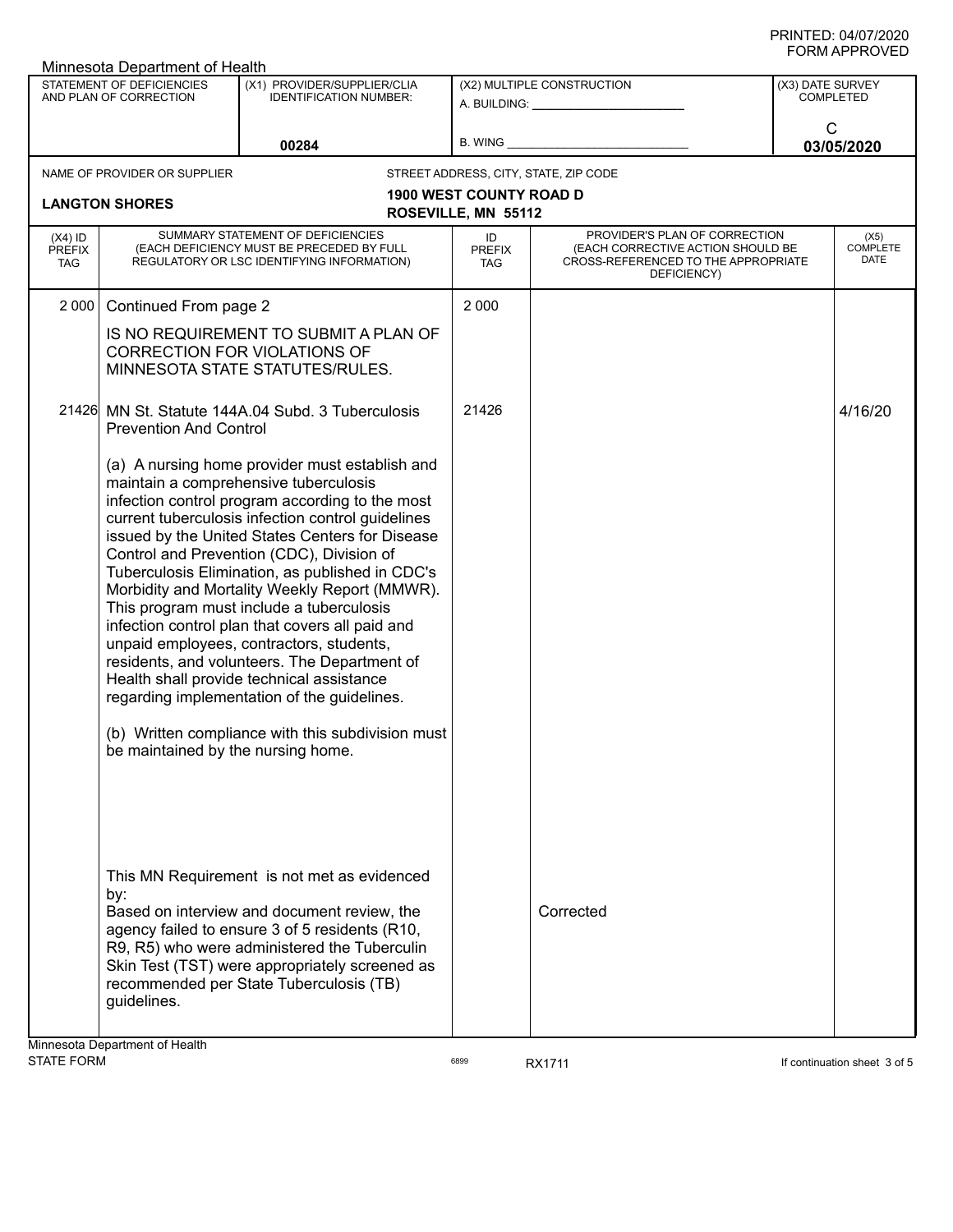| Minnesota Department of Health           |                                                                                                                    |                                                                                                                                                                                                                                                                                                                                                                                                                                                                                                                                                                                                                                                                                                                                                                                                                                                                                                                 |                                                       |                                                                                                                          |  |                                      |  |
|------------------------------------------|--------------------------------------------------------------------------------------------------------------------|-----------------------------------------------------------------------------------------------------------------------------------------------------------------------------------------------------------------------------------------------------------------------------------------------------------------------------------------------------------------------------------------------------------------------------------------------------------------------------------------------------------------------------------------------------------------------------------------------------------------------------------------------------------------------------------------------------------------------------------------------------------------------------------------------------------------------------------------------------------------------------------------------------------------|-------------------------------------------------------|--------------------------------------------------------------------------------------------------------------------------|--|--------------------------------------|--|
|                                          | STATEMENT OF DEFICIENCIES<br>AND PLAN OF CORRECTION                                                                | (X1) PROVIDER/SUPPLIER/CLIA<br><b>IDENTIFICATION NUMBER:</b>                                                                                                                                                                                                                                                                                                                                                                                                                                                                                                                                                                                                                                                                                                                                                                                                                                                    |                                                       | (X2) MULTIPLE CONSTRUCTION<br>A. BUILDING: ____________________                                                          |  | (X3) DATE SURVEY<br><b>COMPLETED</b> |  |
| 00284                                    |                                                                                                                    | <b>B. WING</b>                                                                                                                                                                                                                                                                                                                                                                                                                                                                                                                                                                                                                                                                                                                                                                                                                                                                                                  |                                                       | $\mathsf{C}$<br>03/05/2020                                                                                               |  |                                      |  |
|                                          | NAME OF PROVIDER OR SUPPLIER                                                                                       |                                                                                                                                                                                                                                                                                                                                                                                                                                                                                                                                                                                                                                                                                                                                                                                                                                                                                                                 |                                                       | STREET ADDRESS, CITY, STATE, ZIP CODE                                                                                    |  |                                      |  |
|                                          | <b>LANGTON SHORES</b>                                                                                              |                                                                                                                                                                                                                                                                                                                                                                                                                                                                                                                                                                                                                                                                                                                                                                                                                                                                                                                 | <b>1900 WEST COUNTY ROAD D</b><br>ROSEVILLE, MN 55112 |                                                                                                                          |  |                                      |  |
|                                          |                                                                                                                    |                                                                                                                                                                                                                                                                                                                                                                                                                                                                                                                                                                                                                                                                                                                                                                                                                                                                                                                 |                                                       |                                                                                                                          |  |                                      |  |
| $(X4)$ ID<br><b>PREFIX</b><br><b>TAG</b> |                                                                                                                    | SUMMARY STATEMENT OF DEFICIENCIES<br>(EACH DEFICIENCY MUST BE PRECEDED BY FULL<br>REGULATORY OR LSC IDENTIFYING INFORMATION)                                                                                                                                                                                                                                                                                                                                                                                                                                                                                                                                                                                                                                                                                                                                                                                    | ID<br><b>PREFIX</b><br><b>TAG</b>                     | PROVIDER'S PLAN OF CORRECTION<br>(EACH CORRECTIVE ACTION SHOULD BE<br>CROSS-REFERENCED TO THE APPROPRIATE<br>DEFICIENCY) |  | (X5)<br><b>COMPLETE</b><br>DATE      |  |
| 21426                                    | Continued From page 3                                                                                              |                                                                                                                                                                                                                                                                                                                                                                                                                                                                                                                                                                                                                                                                                                                                                                                                                                                                                                                 | 21426                                                 |                                                                                                                          |  |                                      |  |
|                                          | Findings include:                                                                                                  |                                                                                                                                                                                                                                                                                                                                                                                                                                                                                                                                                                                                                                                                                                                                                                                                                                                                                                                 |                                                       |                                                                                                                          |  |                                      |  |
|                                          | accordance with State TB guidelines.<br>step TST which was scheduled to be<br>as directed by the State guidelines. | R10 was admitted to the facility on 2/16/20. The<br>Immunization Administration Record form<br>revealed R10 was supposed to be administered<br>the first step TST on 1/7/20, however there was<br>no documentation to assure it was given. In<br>addition there was documentation to show that a<br>second step TST was administered on 1/22/20,<br>at 1:34 a.m. and read on 1/23/20, 3:34 p.m.<br>which was less than 48 hours, and not in<br>R9 was admitted to the facility on 1/4/20. During<br>review of Immunization Administration Record<br>form it was revealed R9 had not received the first<br>administered on 1/4/20, however the form was<br>blank. In addition, the medical record showed<br>that a second step TST had been administered<br>on 1/30/20, at 8:49 p.m. Documentation identified<br>that it was was read on 2/1/20, however there<br>was no time documented as to when it was read, |                                                       |                                                                                                                          |  |                                      |  |
|                                          | guidelines.                                                                                                        | R5 was admitted to the facility on 6/8/20. The<br>Immunization Administration Record form<br>indicated R5 was administered a second step<br>TST on 6/23/19, at 6:31 a.m. and read on<br>$6/24/19$ , at 9:32 p.m. as 0 mm induration and<br>negative interpretation which was not between<br>48-72 hours, in accordance with State TB                                                                                                                                                                                                                                                                                                                                                                                                                                                                                                                                                                            |                                                       |                                                                                                                          |  |                                      |  |
|                                          |                                                                                                                    | The facility Tuberculosis, Screening Residents<br>policy dated 4/2019, indicated "A standard<br>intradermal tuberculin skin test (TST) will be<br>administred to all skilled facility residents within<br>72 hours of admission, unless there is a written                                                                                                                                                                                                                                                                                                                                                                                                                                                                                                                                                                                                                                                      |                                                       |                                                                                                                          |  |                                      |  |